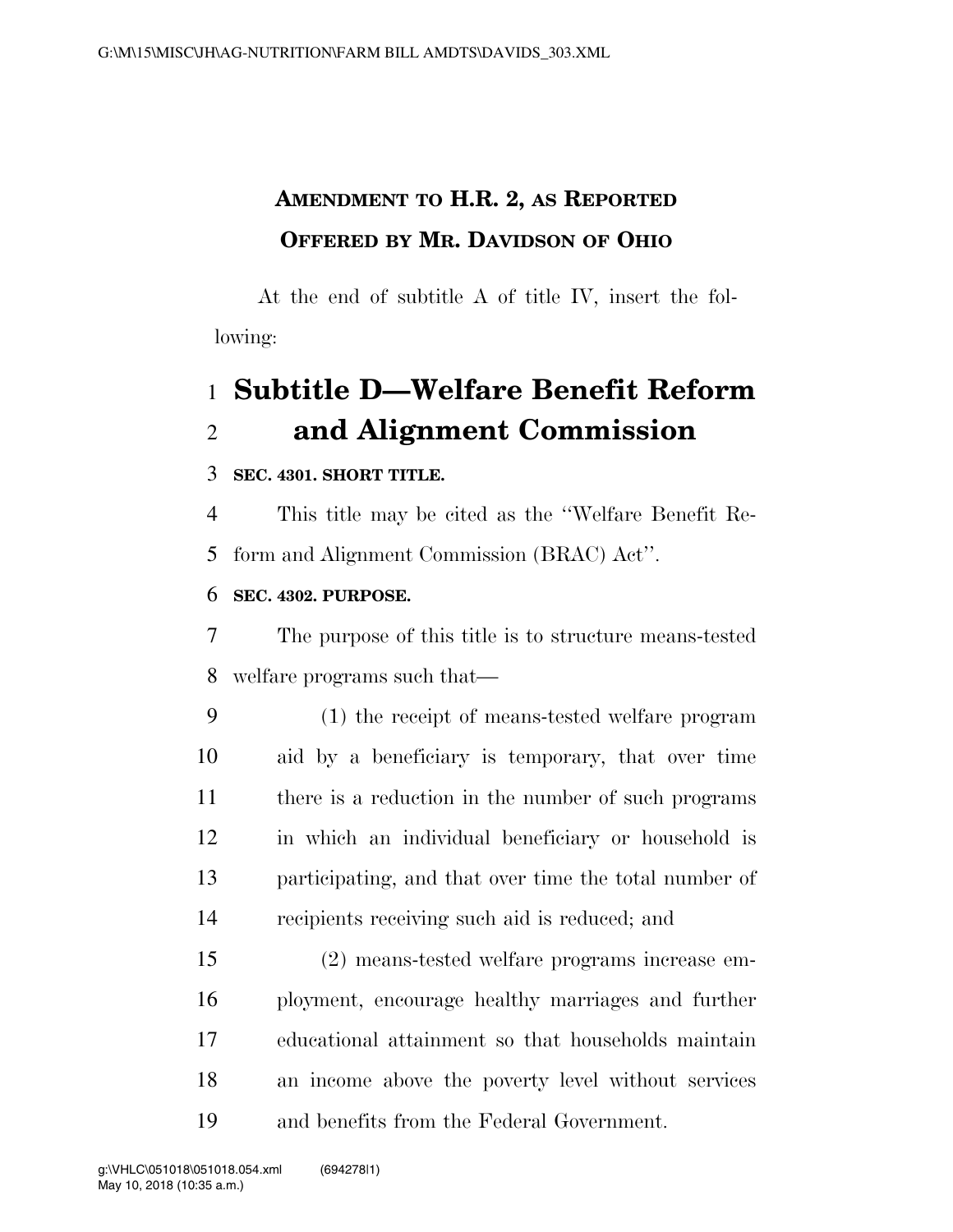| 1              | SEC. 4303. DEFINITION OF MEANS-TESTED WELFARE PRO-        |
|----------------|-----------------------------------------------------------|
| $\overline{2}$ | GRAM.                                                     |
| 3              | (a) MEANS-TESTED WELFARE PROGRAM.-In this                 |
| $\overline{4}$ | title, the term "means-tested welfare program"—           |
| 5              | (1) means any Federal program that is de-                 |
| 6              | signed to specifically provide assistance or benefits     |
| 7              | exclusively to low-income Americans;                      |
| 8              | $(2)$ does not include such a program if the pro-         |
| 9              | $gram$ —                                                  |
| 10             | (A) is based on earned eligibility;                       |
| 11             | (B) is not need-based;                                    |
| 12             | (C) provides to an individual benefits                    |
| 13             | under title 38, United States Code, or other              |
| 14             | provisions of law administered by the Secretary           |
| 15             | of Veterans Affairs; or                                   |
| 16             | (D) offers universal or near universal eligi-             |
| 17             | bility to the working population and their de-            |
| 18             | pendents; and                                             |
| 19             | (3) includes community and economic develop-              |
| 20             | ment programs targeted to low-income communities          |
| 21             | or populations.                                           |
| 22             | (b) PROGRAMS INCLUDED.—For purposes of sub-               |
| 23             | section (a), the following Federal programs shall be con- |
| 24             | sidered means-tested welfare programs:                    |
| 25             | (1) CASH AND GENERAL ASSISTANCE.—                         |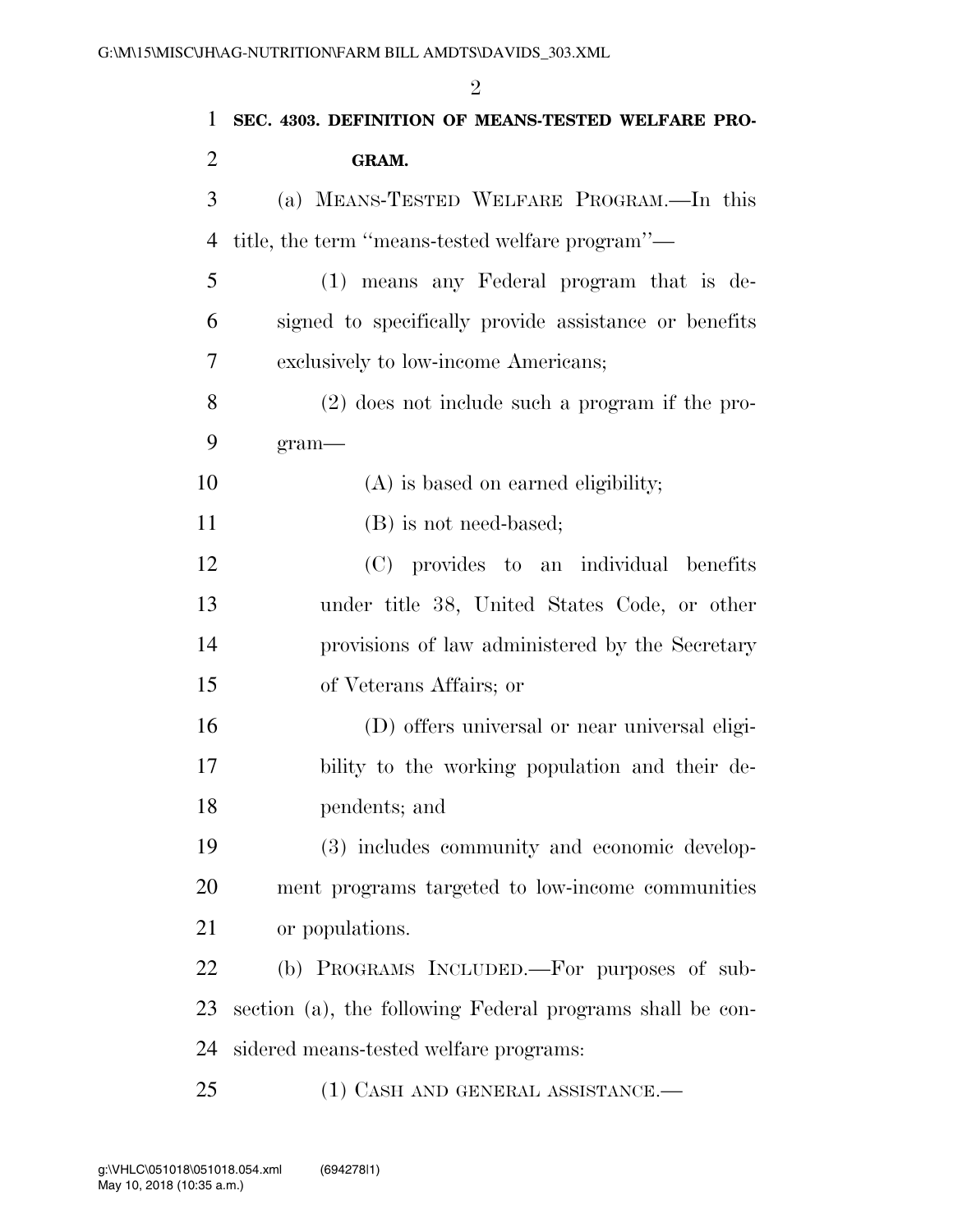| $\mathbf{1}$   | (A) The Supplemental Security Income             |
|----------------|--------------------------------------------------|
| $\overline{2}$ | program under title XVI of the Social Security   |
| 3              | Act.                                             |
| $\overline{4}$ | (B) The earned income tax credit deter-          |
| 5              | mined under section 32 of the Internal Revenue   |
| 6              | Code of 1986.                                    |
| 7              | (C) The refundable portion of the child tax      |
| 8              | credit determined under section 24 of the Inter- |
| 9              | nal Revenue Code of 1986.                        |
| 10             | (D) The program of block grants to States        |
| 11             | for temporary assistance for needy families      |
| 12             | under part A of title IV of the Social Security  |
| 13             | Act.                                             |
| 14             | (E) The foster care and adoption assist-         |
| 15             | ance program under part E of title IV of the     |
| 16             | Social Security Act.                             |
| 17             | (F) General Assistance to Indians.               |
| 18             | (G) The programs operated under the As-          |
| 19             | sets for Independence Act.                       |
| 20             | $(2)$ MEDICAL.—                                  |
| 21             | (A) The Medicaid program under title XIX         |
| 22             | of the Social Security Act.                      |
| 23             | (B) The State Children's Health Insurance        |
| 24             | Program under title XXI of the Social Security   |
| 25             | Act.                                             |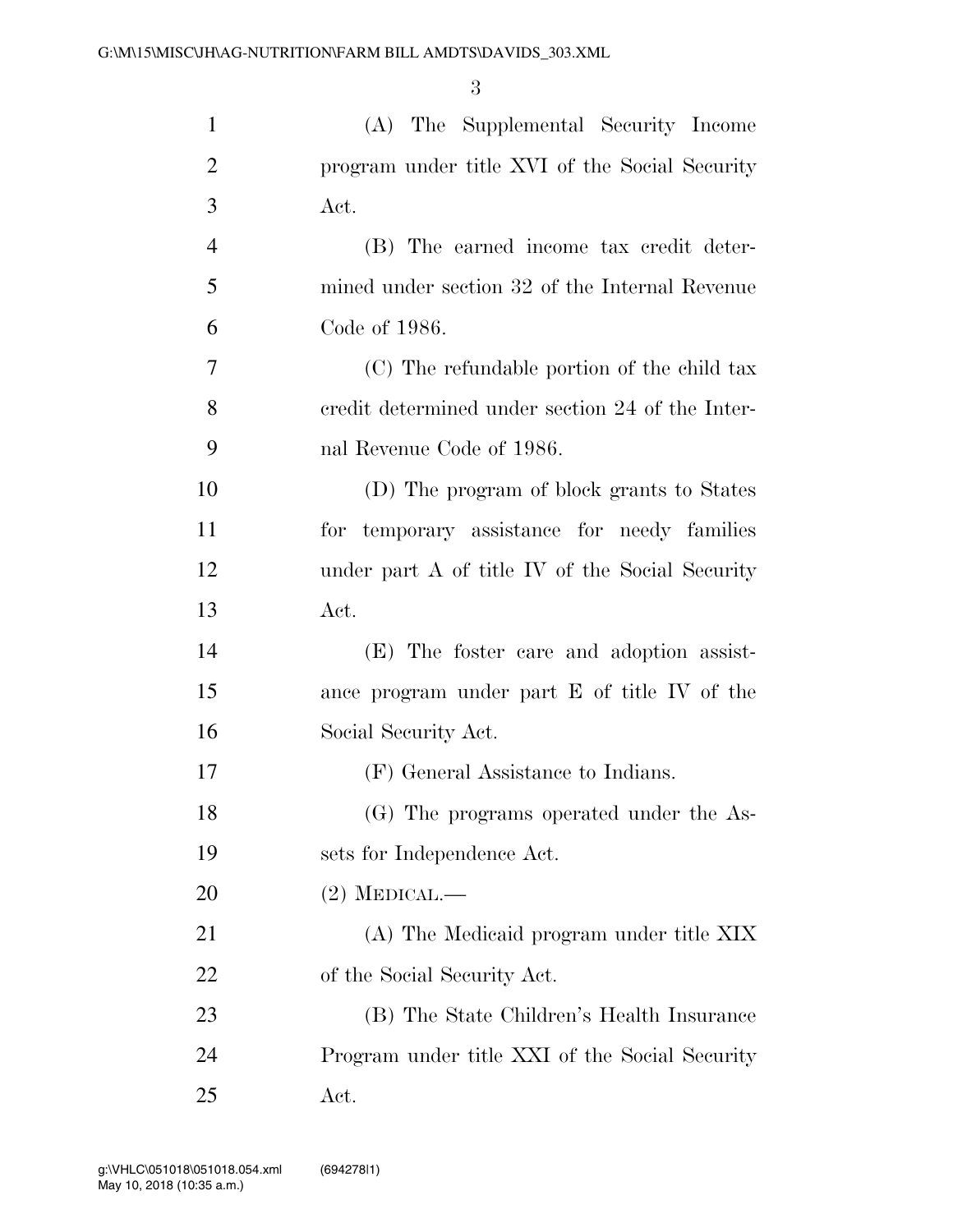| $\mathbf{1}$   | (C) Health programs operated by the In-          |
|----------------|--------------------------------------------------|
| $\overline{2}$ | dian Health Service, Indian tribes, tribal orga- |
| 3              | nizations, and Urban Indian organizations (as    |
| $\overline{4}$ | those terms are defined in section 4 of the In-  |
| 5              | dian Health Care Improvement Act (25 U.S.C.      |
| 6              | $(1603)$ .                                       |
| 7              | (D) The health center programs under sec-        |
| 8              | tion 330 of the Public Health Service Act (42)   |
| 9              | U.S.C. 254b).                                    |
| 10             | (E) The Maternal and Child Health Serv-          |
| 11             | ices Block Grant program under title V of the    |
| 12             | Social Security Act (42 U.S.C. 701 et seq.).     |
| 13             | (F) The Healthy Start Initiative under           |
| 14             | section 330H of the Public Health Service Act    |
| 15             | $(42 \text{ U.S.C. } 254c-8).$                   |
| 16             | (G) Premium tax credits and cost sharing         |
| 17             | reductions available pursuant to the Patient     |
| 18             | Protection and Affordable Health Care Act        |
| 19             | (PPACA) and the amendments made by such          |
| <b>20</b>      | Act.                                             |
| 21             | $(3)$ Food.—                                     |
| 22             | (A) The supplemental nutrition assistance        |
| 23             | program under the Food and Nutrition Act of      |
| 24             | 2008 (7 U.S.C. 2011 et seq.).                    |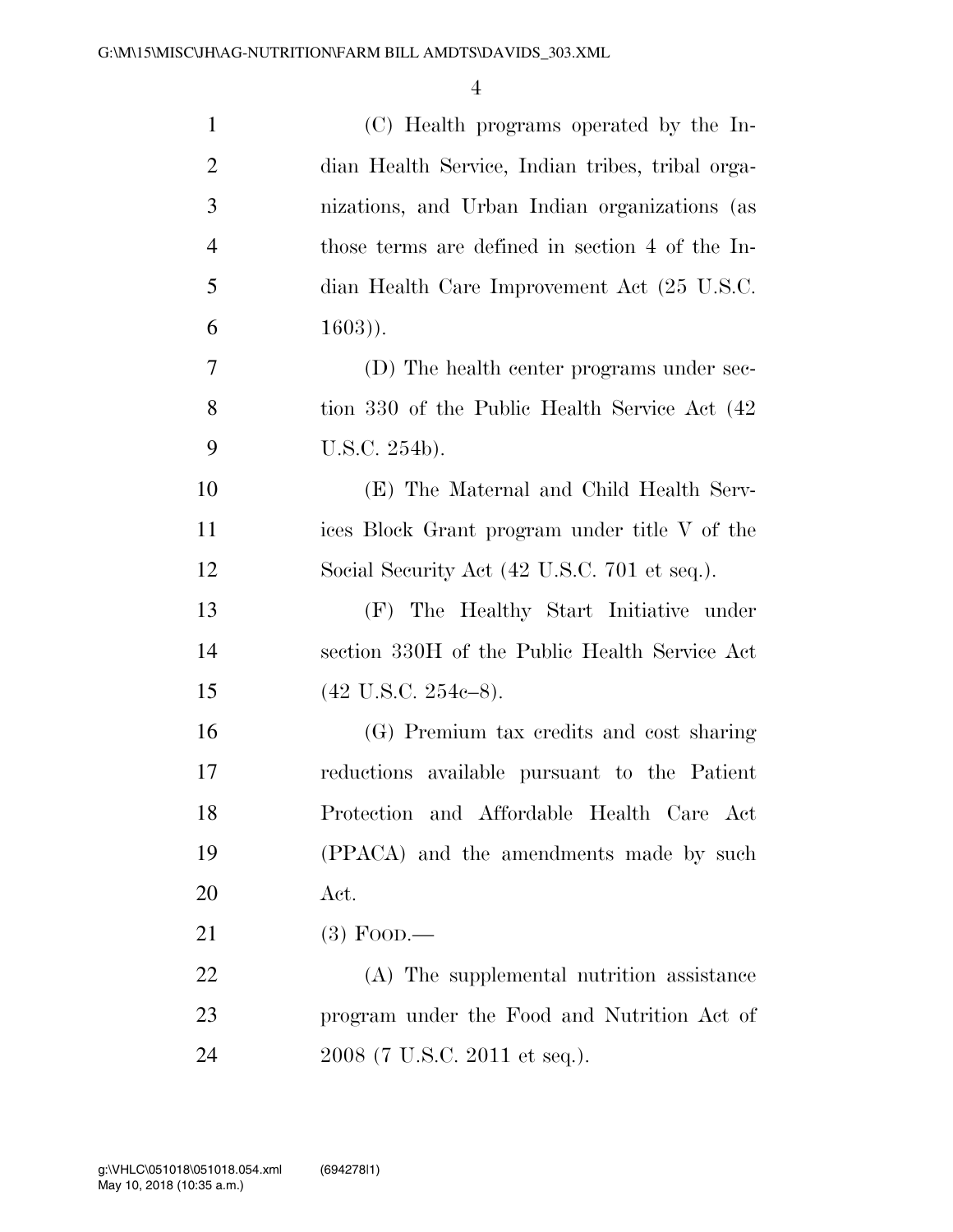| $\mathbf{1}$   | (B) The school lunch program under the         |
|----------------|------------------------------------------------|
| $\overline{2}$ | Richard B. Russell National School Lunch Act   |
| 3              | $(42 \text{ U.S.C. } 1751 \text{ et seq.}).$   |
| $\overline{4}$ | (C) The special supplemental nutrition         |
| 5              | program for women, infants, and children under |
| 6              | section 17 of the Child Nutrition Act (42)     |
| 7              | U.S.C. 1786).                                  |
| 8              | (D) The school breakfast program under         |
| 9              | section 4 of the Child Nutrition Act of 1966   |
| 10             | $(42 \text{ U.S.C. } 1773).$                   |
| 11             | (E) The child and adult care food program      |
| 12             | under section 17 of the Richard B. Russell Na- |
| 13             | tional School Lunch Act (42 U.S.C. 1766).      |
| 14             | (F) The nutrition services programs under      |
| 15             | the Older Americans Act of 1965 (42 U.S.C.     |
| 16             | $3001$ et seq.).                               |
| 17             | (G) The summer food service program for        |
| 18             | children under section 13 of the Richard B.    |
| 19             | Russell National School Lunch Act (42 U.S.C.   |
| 20             | 1761).                                         |
| 21             | (H) The commodity supplemental food            |
| 22             | program under section 4 of the Agriculture and |
| 23             | Consumer Protection Act of 1973 (7 U.S.C.      |
| 24             | $612c$ note).                                  |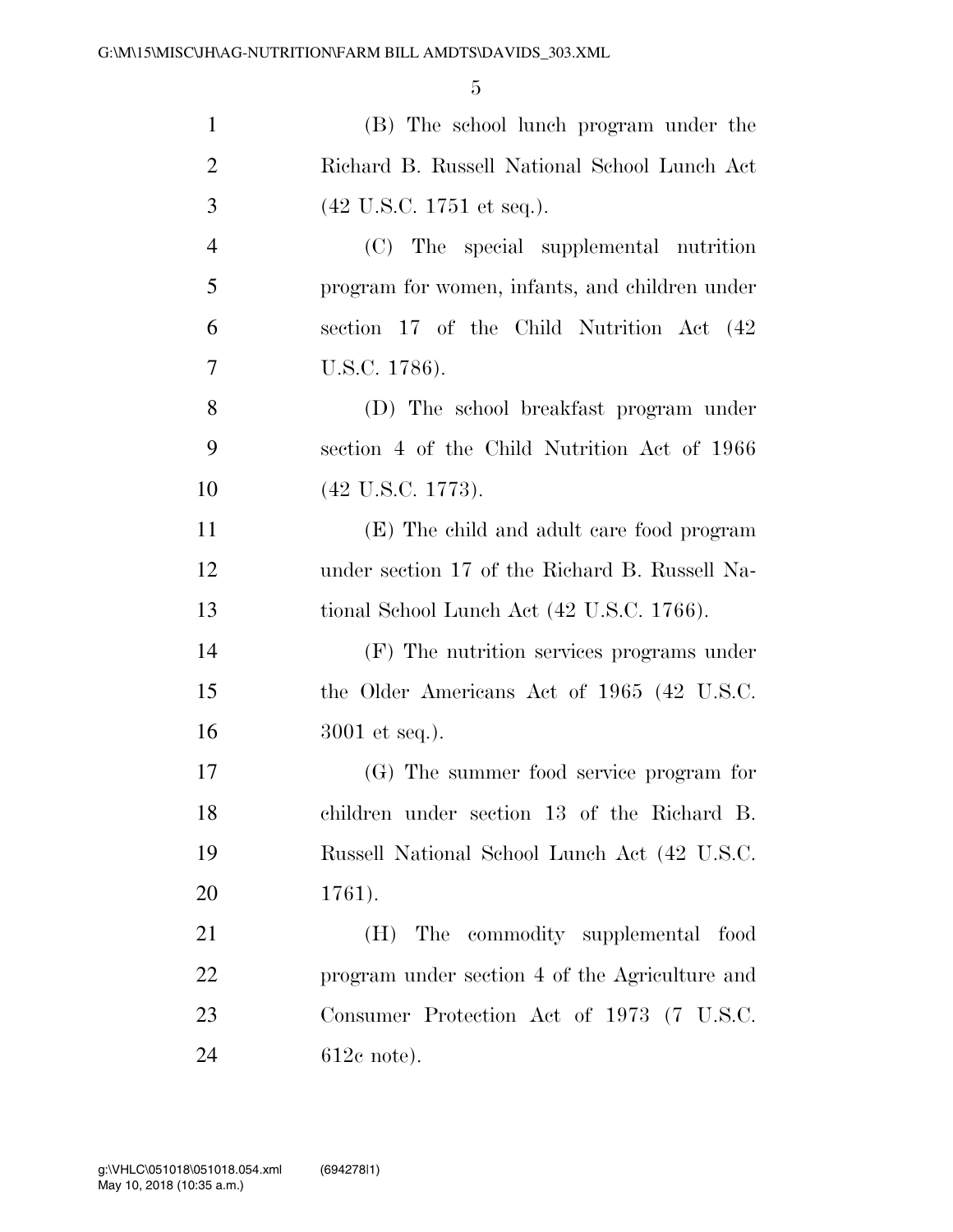| $\mathbf{1}$   | (I) Commodity distribution programs           |
|----------------|-----------------------------------------------|
| $\overline{2}$ | under the Emergency Food Assistance Act of    |
| 3              | 1983 (7 U.S.C. 7501 et seq.).                 |
| $\overline{4}$ | (J) The seniors farmers' market nutrition     |
| 5              | program under section 3007 of Public Law      |
| 6              | $107-171$ (7 U.S.C. 3007).                    |
| $\overline{7}$ | (K) The special milk program established      |
| 8              | under section 3 of the Child Nutrition Act of |
| 9              | 1966 (42 U.S.C. 1772).                        |
| 10             | $(4)$ HOUSING.—                               |
| 11             | (A) The rental assistance program under       |
| 12             | section 8 of the United States Housing Act of |
| 13             | 1937 (42 U.S.C. 1437f).                       |
| 14             | (B) The public housing program under          |
| 15             | title I of the United States Housing Act of   |
| 16             | 1937 (42 U.S.C. 1437 et seq.).                |
| 17             | (C) The Home Investment Partnerships          |
| 18             | Program under title II of the Cranston-Gon-   |
| 19             | zalez National Affordable Housing Act (42     |
| 20             | U.S.C. 12721 et seq.).                        |
| 21             | (D) The programs for homeless assistance      |
| 22             | under title IV of the McKinney-Vento Homeless |
| 23             | Assistance Act (42 U.S.C. 11360 et seq.).     |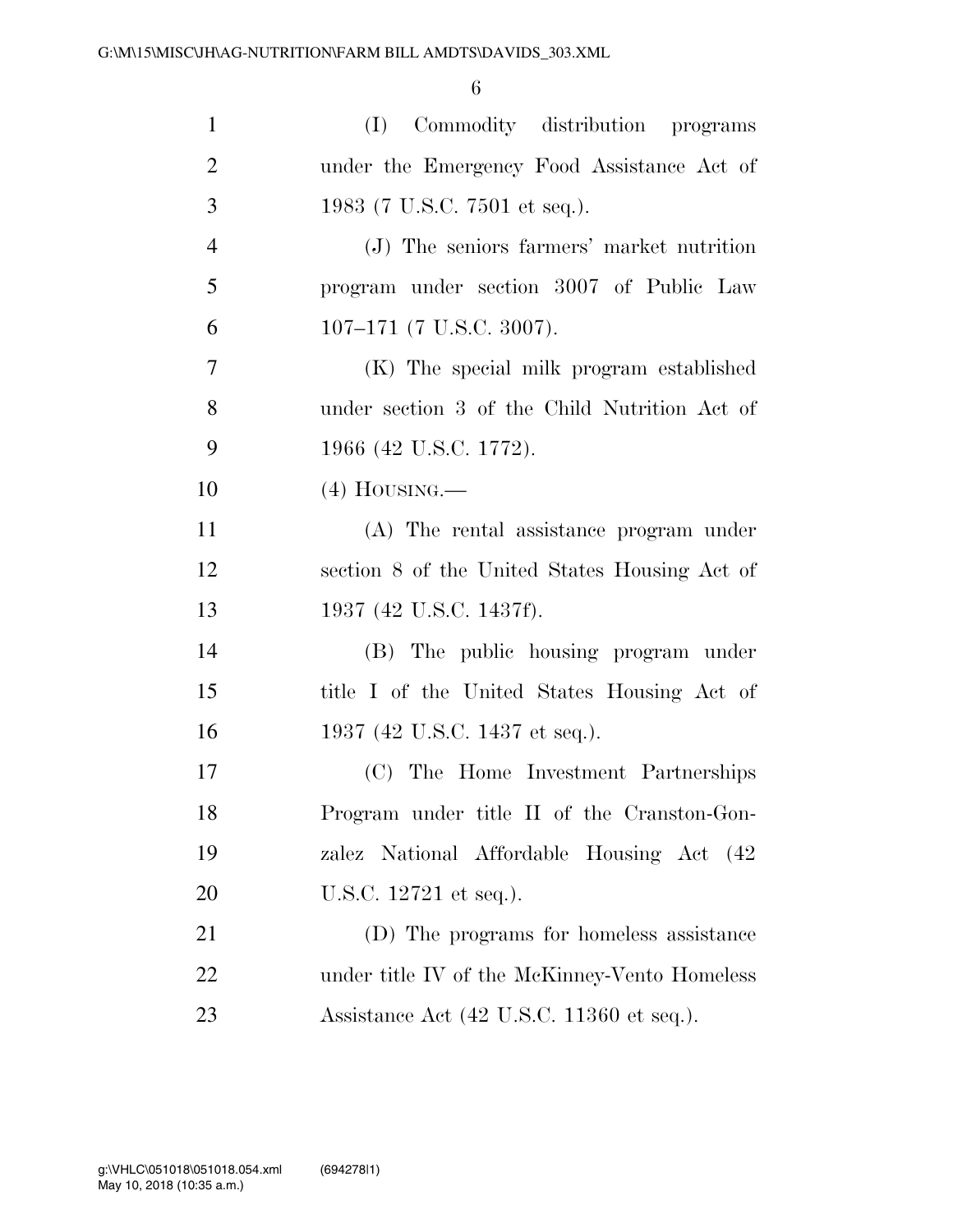| $\mathbf{1}$   | (E) The rural housing programs under            |
|----------------|-------------------------------------------------|
| $\overline{2}$ | title V of the Housing Act of 1949 (42 U.S.C.   |
| 3              | 1471 et seq.).                                  |
| $\overline{4}$ | (F) The program for supportive housing          |
| 5              | for elderly persons under section 202 of the    |
| 6              | Housing Act of 1959 (12 U.S.C. 1701q).          |
| $\overline{7}$ | (G) The program for Native American             |
| 8              | housing block grants under the Native Amer-     |
| 9              | ican Housing Assistance and Self-Determina-     |
| 10             | tion Act of 1996 (25 U.S.C. 4101 et seq.).      |
| 11             | (H) The program for supportive housing          |
| 12             | for persons with disabilities under section 811 |
| 13             | of the Cranston-Gonzalez National Affordable    |
| 14             | Housing Act (42 U.S.C. 8013).                   |
| 15             | $(5)$ ENERGY AND UTILITIES.—                    |
| 16             | (A) Low-income home energy assistance           |
| 17             | under the Low-Income Home Energy Assist-        |
| 18             | ance Act of 1981 (42 U.S.C. 8621 et seq.).      |
| 19             | (B) The Lifeline Assistance Program of          |
| 20             | the Federal Communications Commission and       |
| 21             | the Tribal Link Up assistance program defined   |
| 22             | in section 54.413 of title 47, Code of Federal  |
| 23             | Regulations.                                    |
| 24             | (C) Weatherization assistance for low-in-       |
| 25             | come persons under part A of title IV of the    |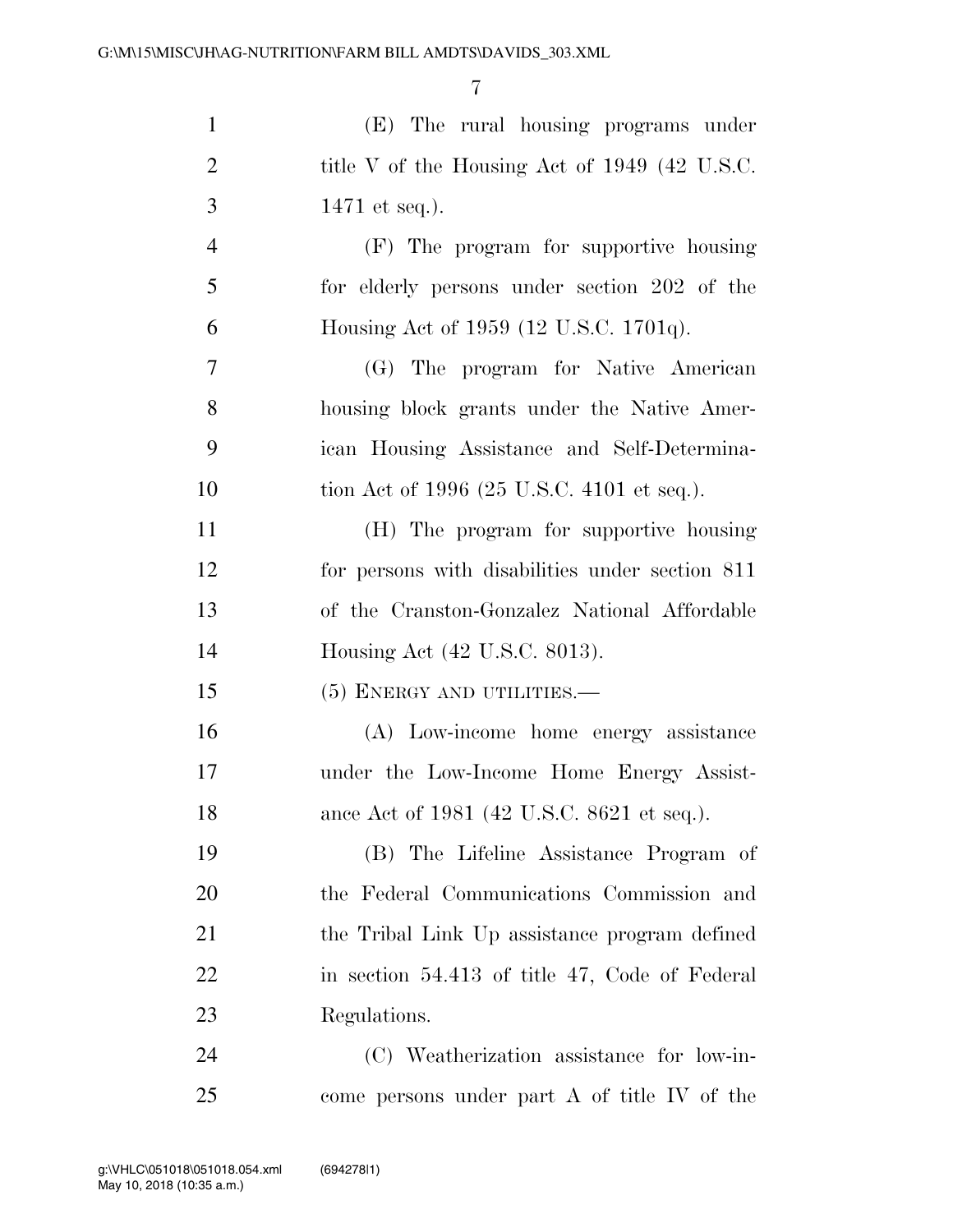| $\mathbf{1}$   | Energy Conservation and Production Act (42        |
|----------------|---------------------------------------------------|
| $\overline{2}$ | U.S.C. 6861 et seq.).                             |
| 3              | $(6)$ EDUCATION.—                                 |
| $\overline{4}$ | (A) Federal Pell Grants under subpart 1           |
| 5              | of part IV of the Higher Education Act of 1965    |
| 6              | $(20 \text{ U.S.C. } 1070a \text{ et seq.}).$     |
| 7              | (B) Grants for improving basic programs           |
| 8              | operated by local educational agencies under      |
| 9              | part A of title I of the Elementary and Sec-      |
| 10             | ondary Education Act of 1965 (20 U.S.C. 6311)     |
| 11             | $et seq.$ ).                                      |
| 12             | (C) Federal TRIO programs under chapter           |
| 13             | 1 of subpart 2 of title IV of the Higher Edu-     |
| 14             | cation Act of 1965 (20 U.S.C. 1070a-11 et         |
| 15             | seq.).                                            |
| 16             | (D) Federal supplemental educational op-          |
| 17             | portunity grants under subpart 3 of part A of     |
| 18             | title IV the Higher Education Act of 1965 (20)    |
| 19             | U.S.C. 1070b et seq.).                            |
| 20             | (E) Programs for the education of migra-          |
| 21             | tory children under part C of title 1 of the Ele- |
| 22             | mentary and Secondary Education Act of 1965       |
| 23             | $(20 \text{ U.S.C. } 6391 \text{ et seq.}).$      |
| 24             | (F) Gaining early awareness and readiness         |
| 25             | for undergraduate programs under chapter 2 of     |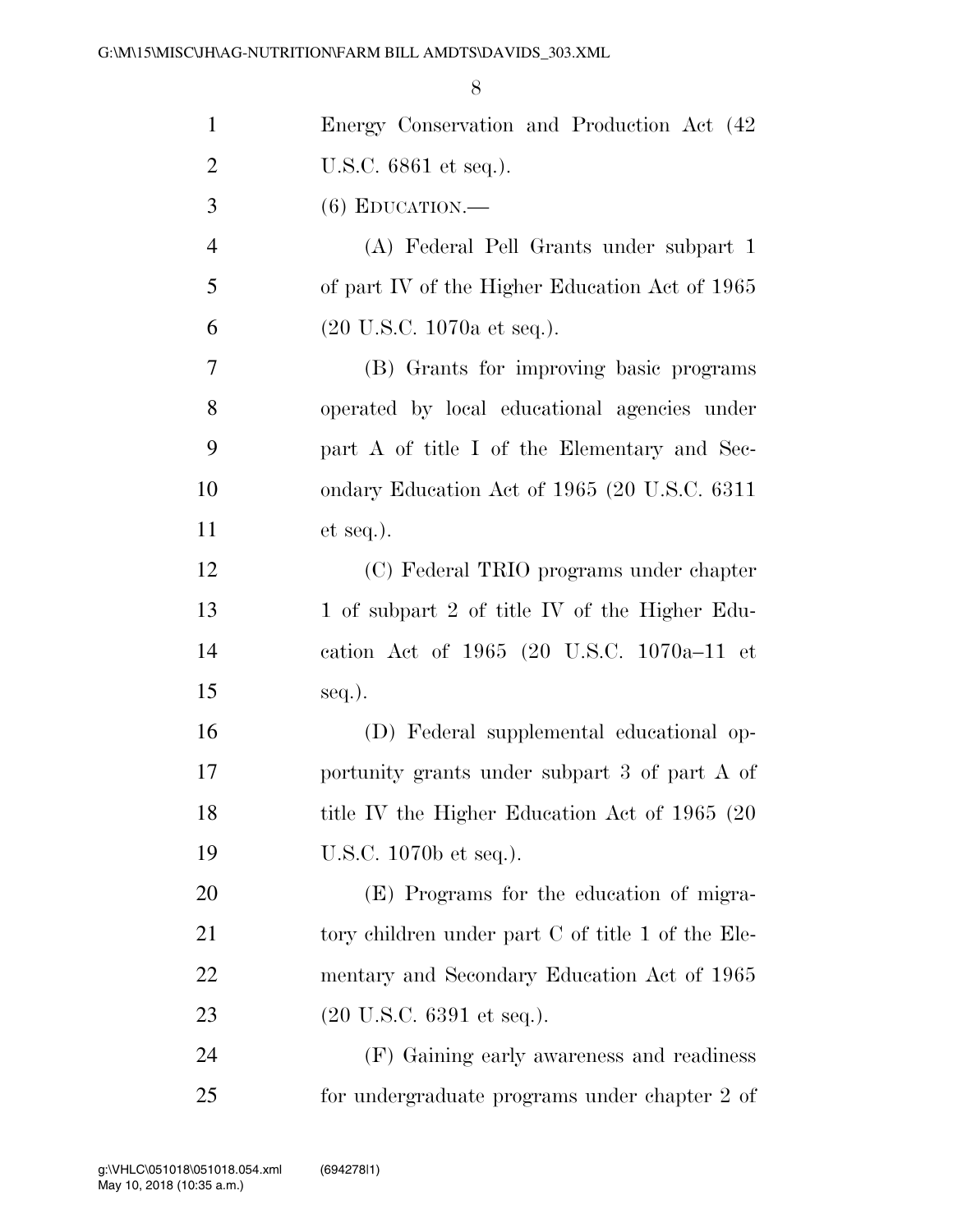| $\mathbf{1}$   | subpart 2 of part $A$ of title IV of the Higher |
|----------------|-------------------------------------------------|
| $\overline{2}$ | Education Act of 1965 (20 U.S.C. 1070a-21 et    |
| 3              | seq.).                                          |
| $\overline{4}$ | (G) The education for homeless children         |
| 5              | and youth program under subtitle B of title VII |
| 6              | of the McKinney-Vento Homeless Assistance       |
| 7              | Act (42 U.S.C. 11431 et seq.).                  |
| 8              | (H) The leveraging educational assistance       |
| 9              | partnership program of subpart 4 of part A of   |
| 10             | title IV the Higher Education Act of 1965 (20)  |
| 11             | U.S.C. 1070c et seq.).                          |
| 12             | $(7)$ TRAINING.—                                |
| 13             | $(A)$ Job Corps under subtitle C of title I     |
| 14             | of the Workforce Innovation and Opportunity     |
| 15             | Act (29 U.S.C. 3191 et seq.).                   |
| 16             | (B) Adult employment and training activi-       |
| 17             | ties under title I of the Workforce Innovation  |
| 18             | and Opportunity Act (20 U.S.C. 3101 et seq.).   |
| 19             | (C) Senior community service employment         |
| 20             | programs under title V of the Older Americans   |
| 21             | Act of 1965 (42 U.S.C. 3056 et seq.).           |
| 22             | (D) Employment and training programs            |
| 23             | under the Food and Nutrition Act of 2008 (7)    |
| 24             | U.S.C. 2011 et seq.).                           |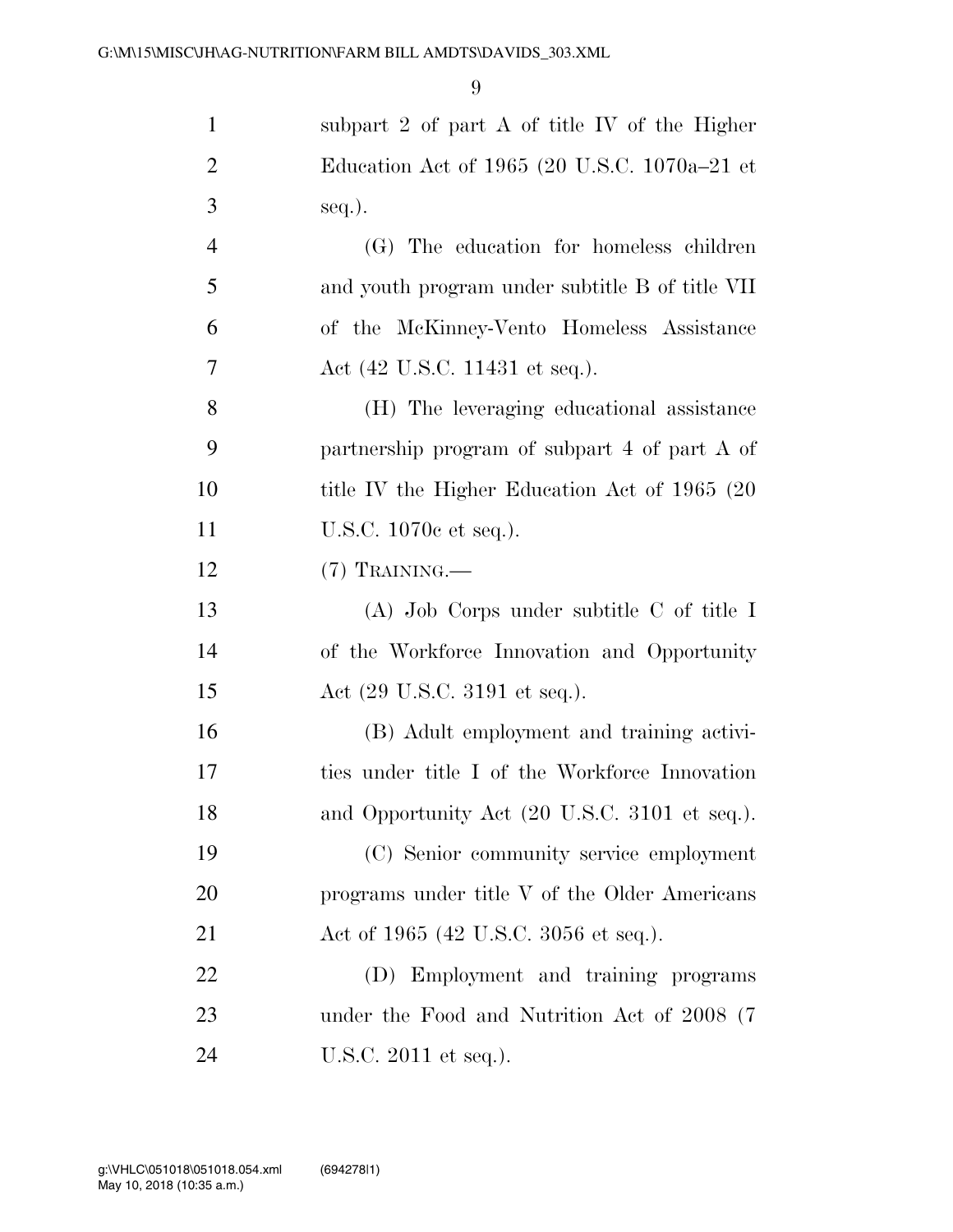| $\mathbf{1}$   | (E) Migrant and seasonal farmworker pro-         |
|----------------|--------------------------------------------------|
| $\mathfrak{2}$ | grams under section 167 of the Workforce In-     |
| 3              | and Opportunity Act (29 U.S.C.<br>novation       |
| $\overline{4}$ | 3222).                                           |
| 5              | (F) The YouthBuild Program under sec-            |
| 6              | tion 171 of the Workforce Innovation and Op-     |
| 7              | portunity Act (29 U.S.C. 3226).                  |
| 8              | (G) Native American Programs under sec-          |
| 9              | tion 166 of the Workforce Innovation and Op-     |
| 10             | portunity Act $(29 \text{ U.S.C. } 3221)$ .      |
| 11             | $(8)$ SERVICES.—                                 |
| 12             | (A) The Social Services Block Grant pro-         |
| 13             | gram under title XX of the Social Security Act.  |
| 14             | (B) Programs under the Community Serv-           |
| 15             | ices Block Grant Act of 1981 (42 U.S.C. 9901)    |
| 16             | $et seq.$ ).                                     |
| 17             | (C) Services for aliens admitted to the          |
| 18             | United States as refugees or granted asylum in   |
| 19             | the United States, and other special populations |
| 20             | of aliens.                                       |
| 21             | (D) State and community programs<br>on           |
| 22             | aging that receive Federal funds.                |
| 23             | (E) Legal Services Corporation.                  |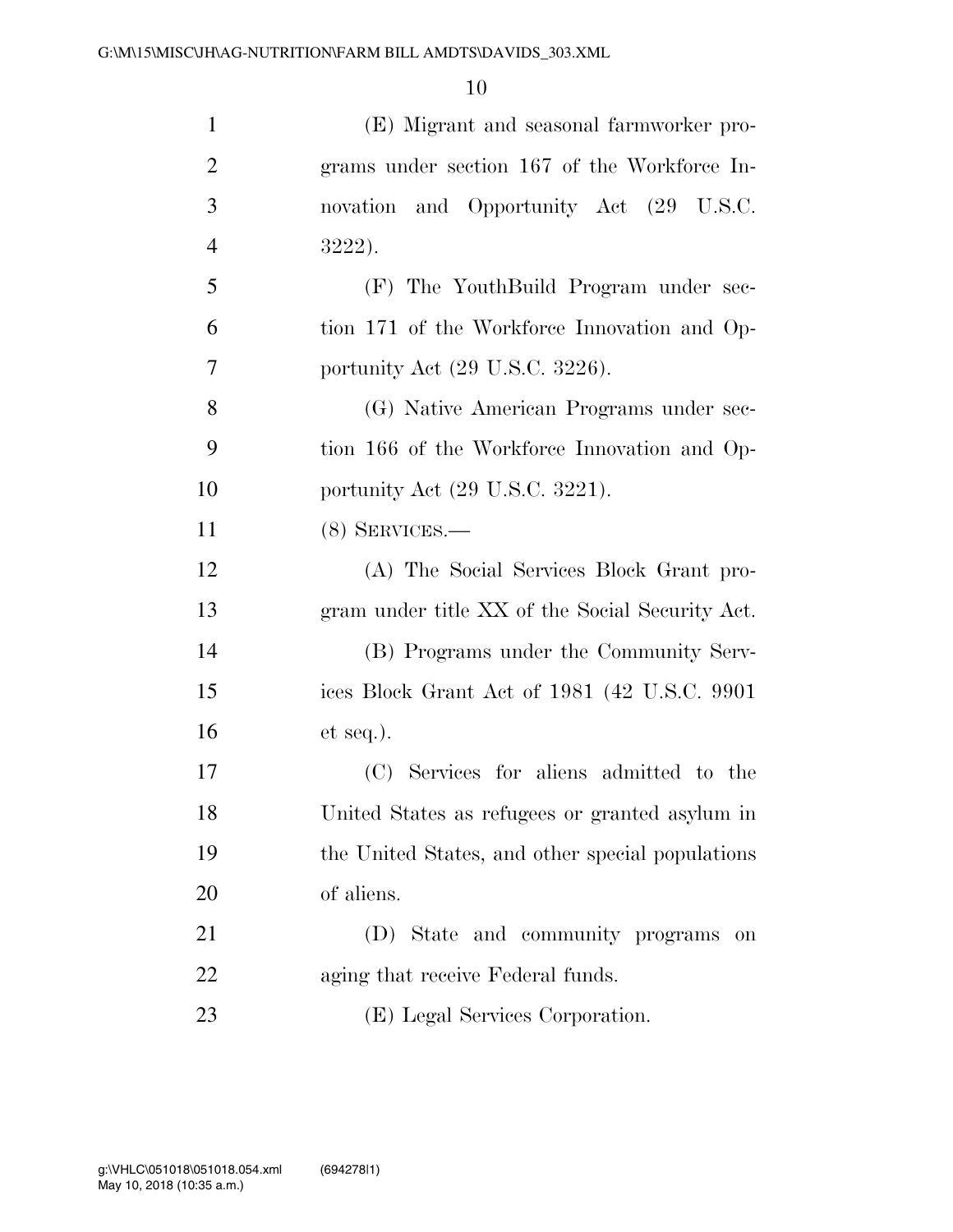| $\mathbf{1}$   | $(F)$ Family planning services under title X     |
|----------------|--------------------------------------------------|
| $\overline{2}$ | of the Public Health Service Act (42 U.S.C.      |
| 3              | $300$ et seq.).                                  |
| $\overline{4}$ | (G) The Emergency Food and Shelter Pro-          |
| 5              | gram for homeless persons under title III of the |
| 6              | McKinney-Vento Homeless Assistance Act (42       |
| 7              | U.S.C. 11331 et seq.).                           |
| 8              | The AmeriCorps VISTA program<br>(H)              |
| 9              | under subtitle C of title I of the National and  |
| 10             | Community Service Act of 1990 (42 U.S.C.         |
| 11             | $12571$ et seq.).                                |
| 12             | (9) CHILD CARE AND CHILD DEVELOPMENT.—           |
| 13             | (A) Head Start programs and Early Head           |
| 14             | Start programs under the Head Start Act (42)     |
| 15             | U.S.C. 9831 et seq.).                            |
| 16             | (B) Programs under the Child Care and            |
| 17             | Development Block Grant Act of 1990 (42)         |
| 18             | U.S.C. 9858 et seq.).                            |
| 19             | $(10)$ COMMUNITY DEVELOPMENT.—                   |
| 20             | (A) The Community Development Block              |
| 21             | Grant Program under title I of the Housing       |
| 22             | and Community Development Act of 1974 (42)       |
| 23             | U.S.C. 5301 et seq.).                            |
| 24             | (B) Programs administered by the Eco-            |
| 25             | nomic Development Administration under the       |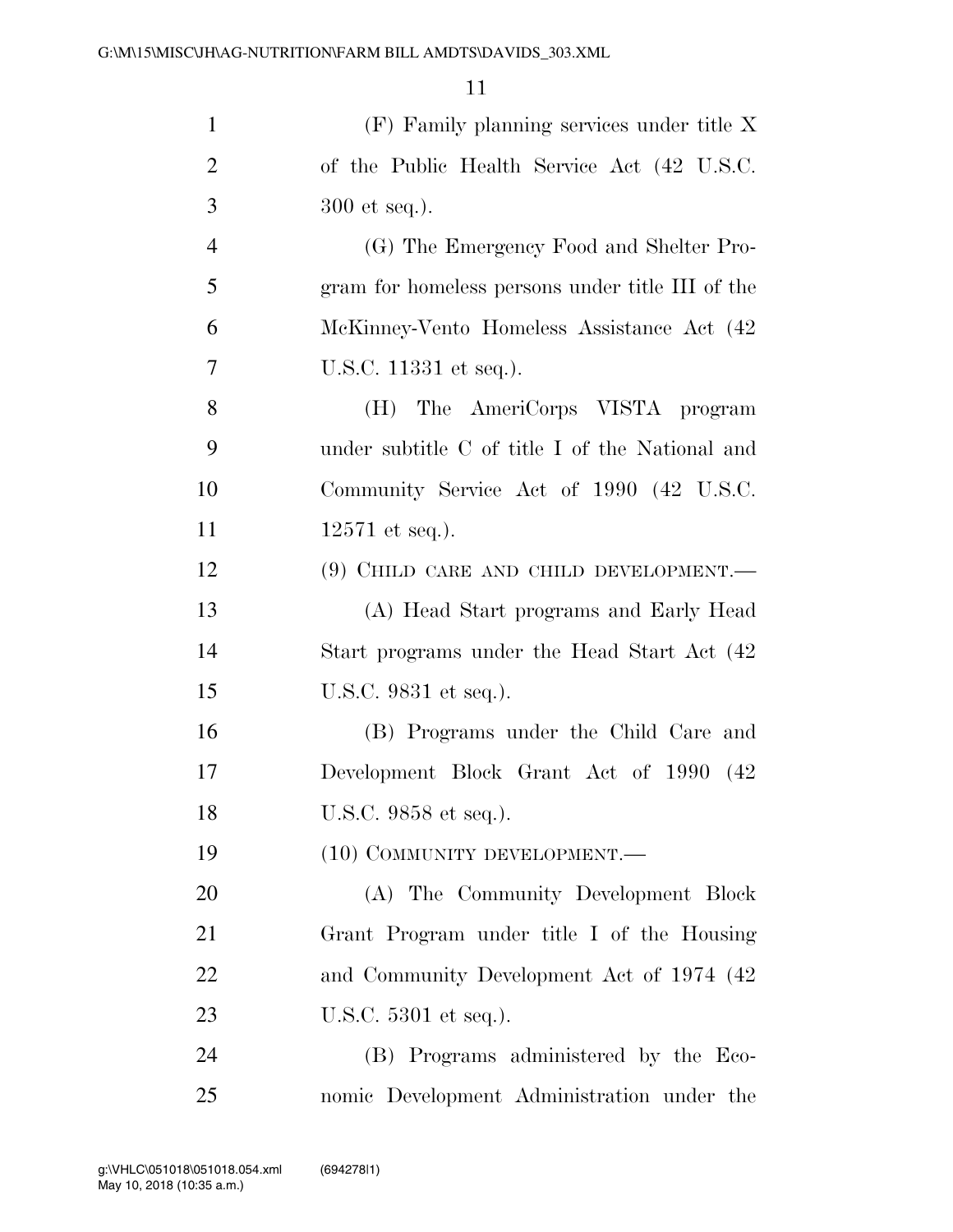| $\mathbf{1}$   | Public Works and Economic Development Act                |
|----------------|----------------------------------------------------------|
|                |                                                          |
| $\overline{2}$ | of 1965 (42 U.S.C. 3121 et seq.).                        |
| 3              | (C) Programs administered by the Appa-                   |
| $\overline{4}$ | lachian Regional Commission under subtitle IV            |
| 5              | of title 40, United States Code.                         |
| 6              | (D) Empowerment zones and enterprise                     |
| 7              | communities under subchapter U, and renewal              |
| 8              | communities under subchapter X, of the Inter-            |
| 9              | nal Revenue Code of 1986.                                |
| 10             | (c) PROGRAMS EXCLUDED.—For purposes of sub-              |
| 11             | section (a), the following Federal programs shall not be |
| 12             | considered means-tested welfare programs:                |
| 13             | (1) The Old-Age, Survivors, and Disability In-           |
| 14             | surance Benefit program under title II of the Social     |
| 15             | Security Act (42 U.S.C. 401 et seq.).                    |
| 16             | (2) The Medicare program under title XVIII of            |
| 17             | the Social Security Act (42 U.S.C. 1395 et seq.).        |
| 18             | (3) A program designed exclusively or primarily          |
| 19             | to provide to an individual benefits under title 38,     |
| 20             | United States Code, or other provisions of law ad-       |
| 21             | ministered by the Secretary of Veterans Affairs.         |
| 22             | (4) A program that provides for the receipt of           |
| 23             | "regular compensation", "extended compensation",         |
| 24             | or "additional compensation" (as such terms are de-      |
| 25             | fined by section 205 of the Federal-State Extended       |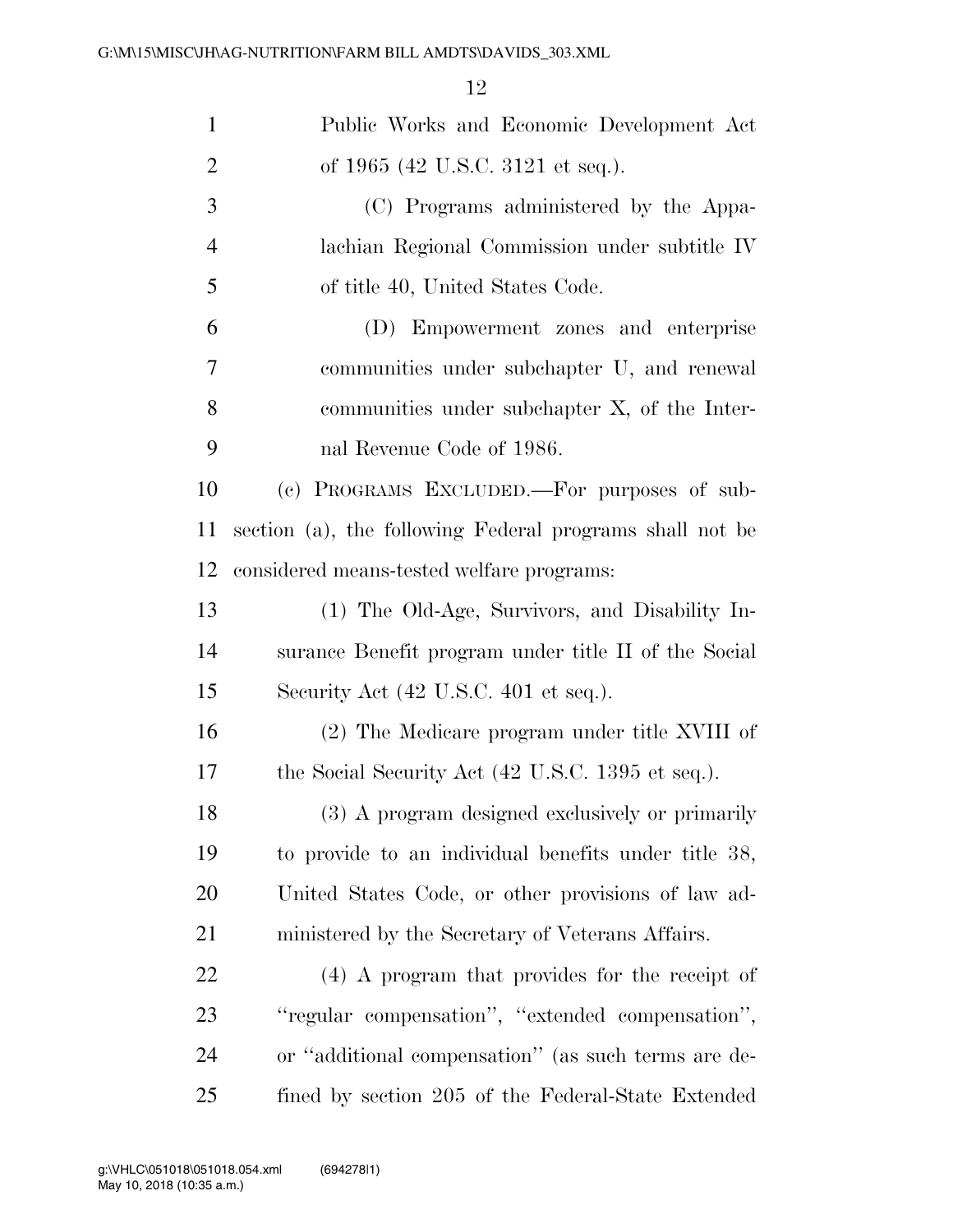| $\mathbf{1}$   | Unemployment Compensation Act (26 U.S.C. 3304          |
|----------------|--------------------------------------------------------|
| $\overline{2}$ | note)).                                                |
| 3              | (5) The program that provides for trade adjust-        |
| $\overline{4}$ | ment assistance under title II of the Trade Act of     |
| 5              | 1974 (19 U.S.C. 2251 et seq.).                         |
| 6              | (6) Programs designed specifically to provide          |
| 7              | benefits to workers to compensate for job-related in-  |
| 8              | juries or illnesses.                                   |
| 9              | (d) SPECIAL RULES.—                                    |
| 10             | $(1)(A)$ For purposes of subsection (a), only the      |
| 11             | refundable portion of the following tax credits shall  |
| 12             | be considered means-tested welfare programs:           |
| 13             | (i) The earned income tax credit under sec-            |
| 14             | tion 32 of the Internal Revenue Code of 1986.          |
| 15             | The child tax credit under section<br>(ii)             |
| 16             | $24(d)$ of the Internal Revenue Code of 1986.          |
| 17             | (B) For purposes of subsection (a), only the re-       |
| 18             | fundable portion of the premium and out-of-pocket      |
| 19             | health care subsidies to be paid under the Patient     |
| 20             | Protection and Affordable Health Care Act shall be     |
| 21             | considered a means-tested welfare program.             |
| 22             | (C) For purposes of this subparagraph, the             |
| 23             | term "refundable portion" means the portion of the     |
| 24             | credit which is paid to an individual in excess of the |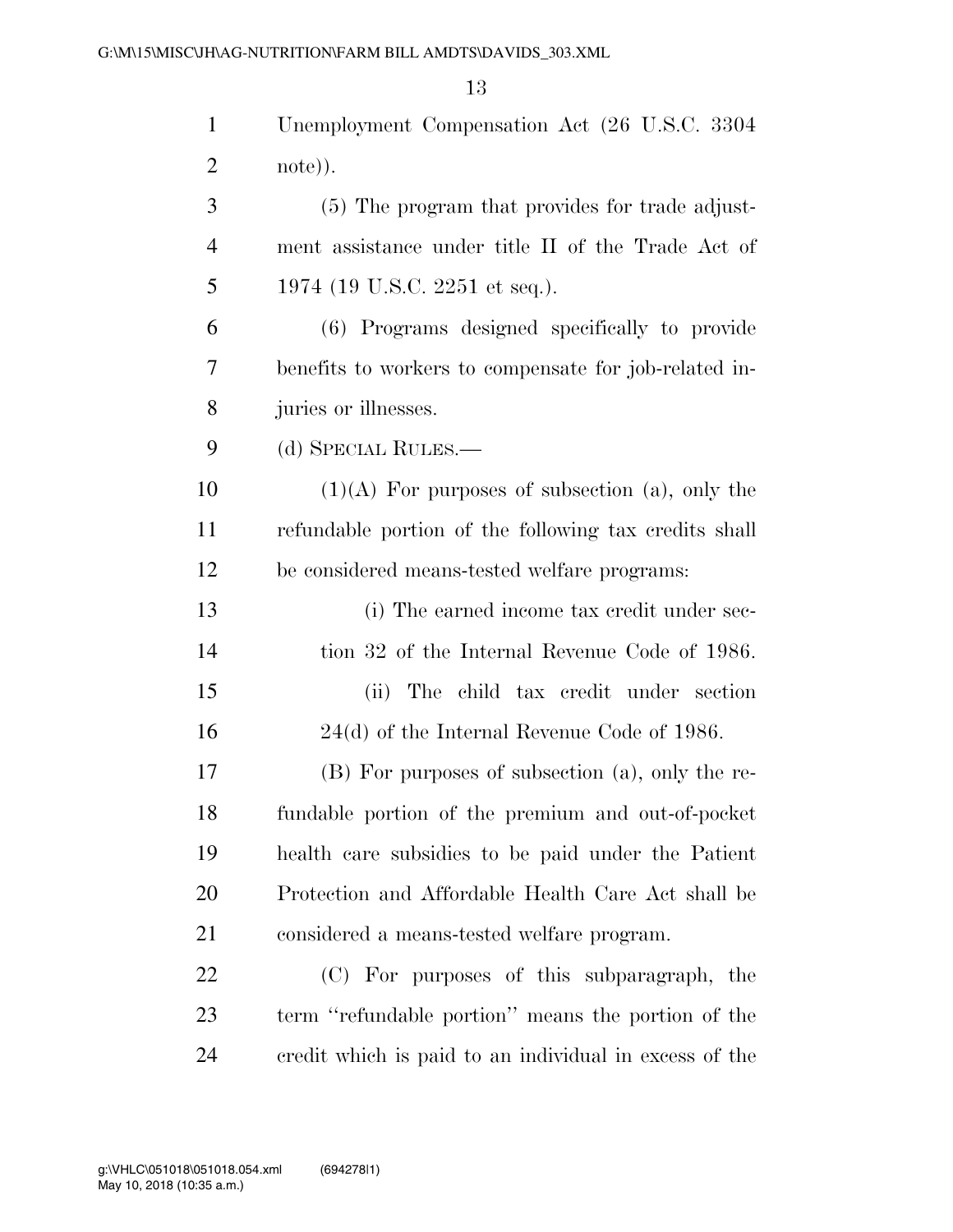amount of Federal income tax owed by the indi-vidual.

 (2) For purposes of subsection (a), only the costs of the free and reduced price segments of the school lunch and school breakfast programs shall be considered means-tested welfare programs.

 (e) EXCLUSION OF CERTAIN STATE AND LOCAL EX- PENDITURES.—For purposes of subsection (a), expendi-tures by State and local governments of funds that are—

 (1) obtained by the State and local government from taxes, fees, or other sources of revenue estab-12 lished by the State or local government; and

 (2) not received as any form of grant from the Federal Government,

 shall not be considered means-tested welfare programs, without regard to whether the State and local expenditures take the form of contributions to a Federal program de-scribed in subsection (a) or listed in subsection (b).

 **SEC. 4304. ESTABLISHMENT OF BENEFIT REFORM AND ALIGNMENT COMMISSION.** 

 (a) ESTABLISHMENT.—There is established in the legislative branch a commission to be known as the ''Ben- efit Reform and Alignment Commission'' (hereafter re-ferred to as the ''Commission'').

(b) DUTIES.—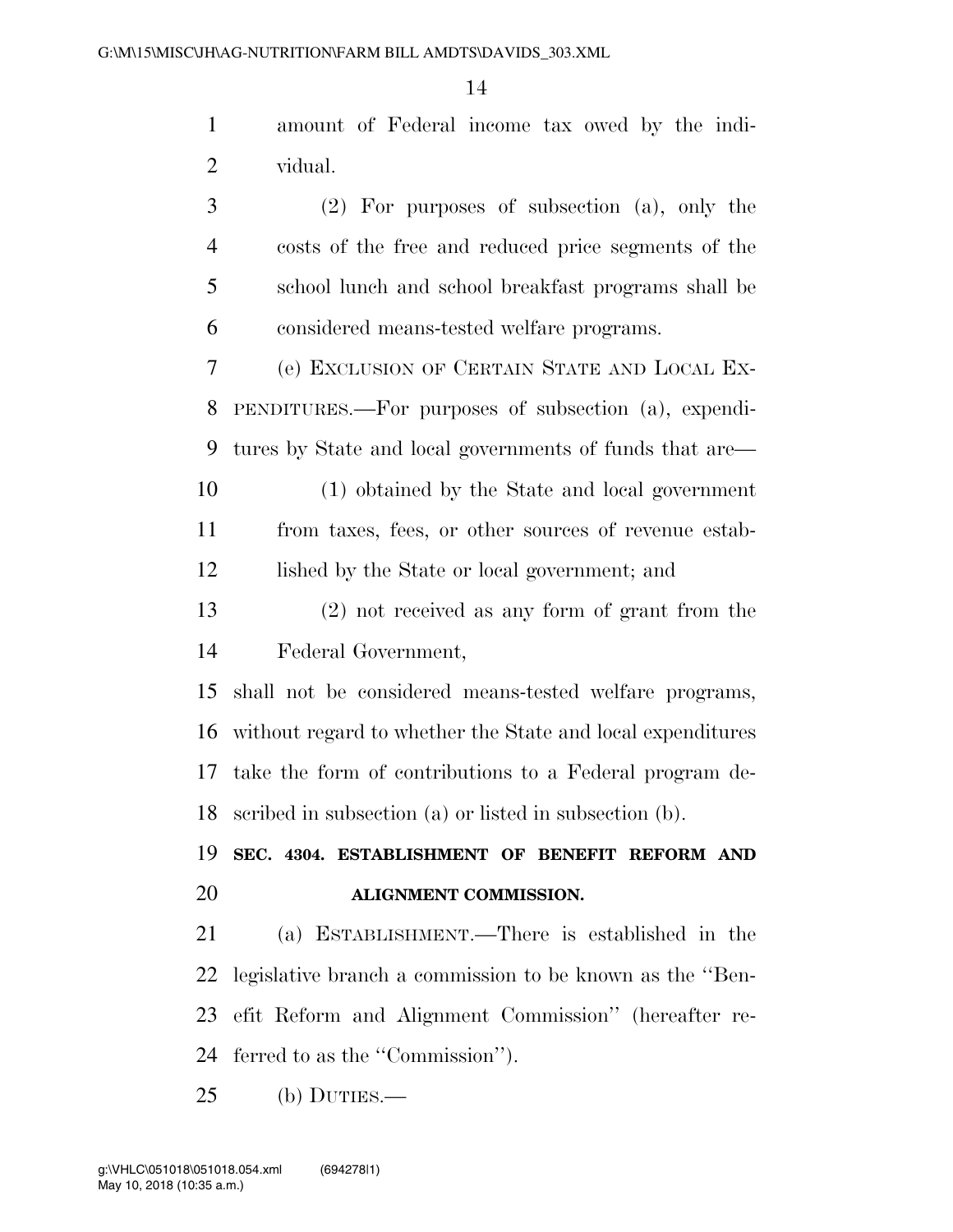| $\mathbf{1}$   | (1) IN GENERAL.—The Commission—              |
|----------------|----------------------------------------------|
| $\overline{2}$ | (A) shall review all means-tested welfare    |
| 3              | programs within the Federal Government to-   |
| $\overline{4}$ | (i) identify changes in law (which may       |
| 5              | include ways to streamline functions and     |
| 6              | increase efficiency within agencies or pro-  |
| 7              | grams) that will achieve the purposes set    |
| 8              | forth in section $4302$ ;                    |
| 9              | (ii) evaluate whether each means-test-       |
| 10             | ed welfare program could be consolidated     |
| 11             | with another means-tested welfare<br>pro-    |
| 12             | gram, or a program subject to the avail-     |
| 13             | ability of discretionary appropriations with |
| 14             | similar goals, and make recommendations      |
| 15             | for consolidating the programs that are      |
| 16             | identified;                                  |
| 17             | (iii) evaluate the potential benefits of     |
| 18             | eliminating any means-tested welfare pro-    |
| 19             | gram that does not have proven beneficial    |
| 20             | outcomes that assist in achieving purposes   |
| 21             | set forth in section 4302 and make rec-      |
| 22             | ommendations regarding eliminating           |
| 23             | means-tested welfare programs that are       |
| 24             | identified;                                  |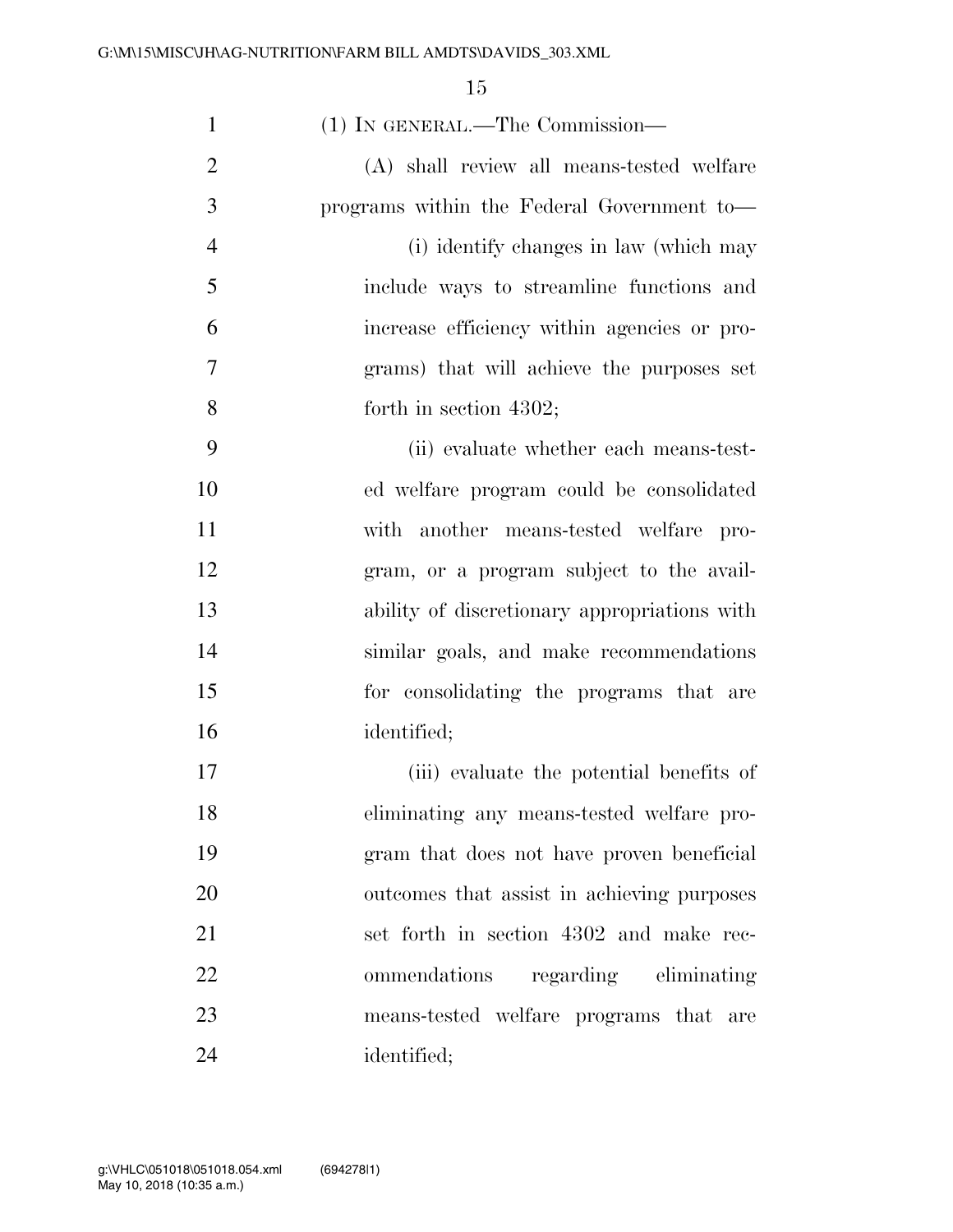| $\mathbf{1}$   | (iv) identify opportunities and make          |
|----------------|-----------------------------------------------|
| $\overline{2}$ | recommendations regarding ways for the        |
| 3              | Federal Government to reduce the cost or      |
| $\overline{4}$ | increase the efficiency of means-tested wel-  |
| 5              | fare program by contracting with private      |
| 6              | entities, or delegating authority to States,  |
| 7              | to perform activities relating to the pro-    |
| 8              | gram;                                         |
| 9              | (v) identify means-tested welfare pro-        |
| 10             | grams and entitlement authorities that        |
| 11             | should be modified to be carried out sub-     |
| 12             | ject to the availability of discretionary ap- |
| 13             | propriations; and                             |
| 14             | (vi) identify other ways to achieve the       |
| 15             | purposes set forth in section 4302 as de-     |
| 16             | termined by the Commission;                   |
| 17             | (B) may review the offsetting receipts and    |
| 18             | discretionary appropriations of the Federal   |
| 19             | Government, as determined appropriate by the  |
| 20             | Commission; and                               |
| 21             | (C) may develop the criteria for achieving    |
| 22             | the purposes set forth in section 4302.       |
| 23             | (2) CONSULTATION AND WORKING GROUPS.—         |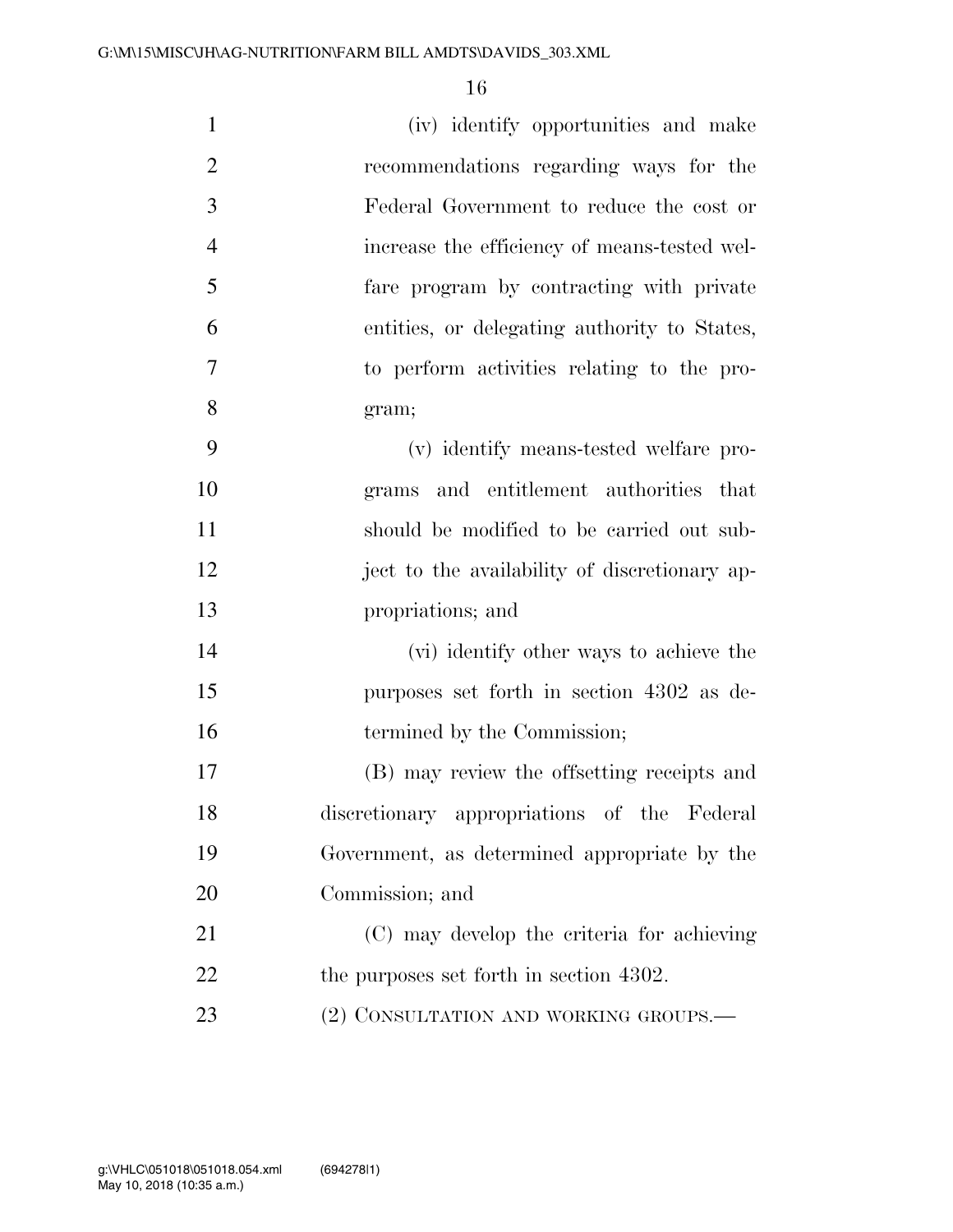| $\mathbf{1}$   | (A) IN GENERAL.—In carrying out the re-           |
|----------------|---------------------------------------------------|
| $\overline{2}$ | view under paragraph $(1)(A)$ , the Commission    |
| 3              | shall—                                            |
| $\overline{4}$ | (i) consult with experts in company               |
| 5              | restructuring, reorganizing, and cost cut-        |
| 6              | ting; and                                         |
| 7              | (ii) establish working groups<br>for              |
| 8              | means-tested welfare programs, as deter-          |
| 9              | mined appropriate by the Commission, to           |
| 10             | provide recommendations to the Commis-            |
| 11             | sion.                                             |
| 12             | (B) MEMBERS OF WORKING GROUPS.—The                |
| 13             | individuals serving on a working group estab-     |
| 14             | lished under subparagraph $(A)(ii)$ shall be em-  |
| 15             | ployees or contractors of the Commission with     |
| 16             | expertise in a program reviewed by the working    |
| 17             | group.                                            |
| 18             | (3) REPORT.—Not later than 6 months after         |
| 19             | the date on which all members of the Commission   |
| 20             | are appointed, and upon an affirmative vote of a  |
| 21             | majority of the members of the Commission, the    |
| 22             | Commission shall submit to Congress and make pub- |
| 23             | licly available a report containing—              |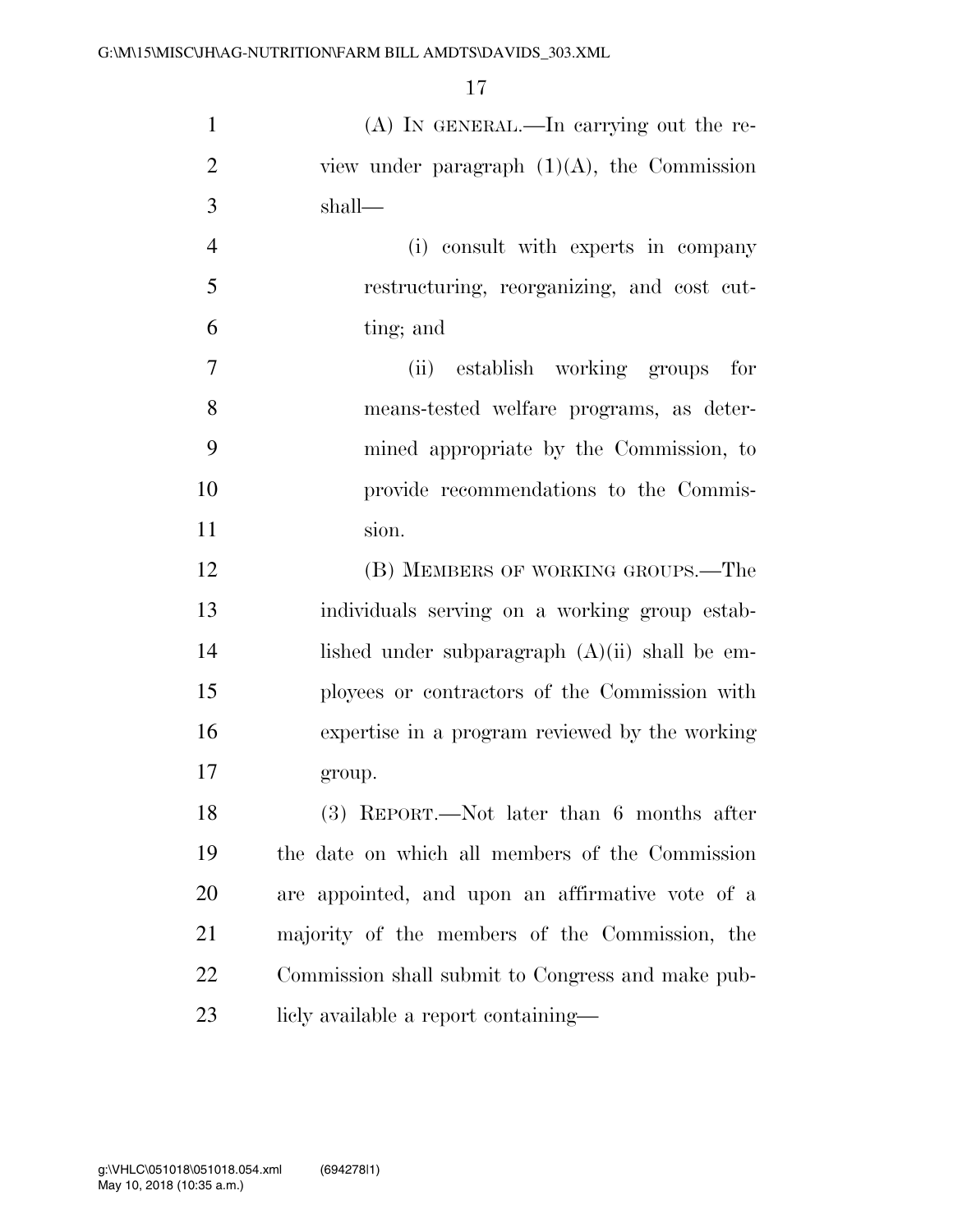| $\mathbf{1}$   | $(A)$ a detailed statement of the findings,       |
|----------------|---------------------------------------------------|
| $\overline{2}$ | conclusions, and recommendations of the Com-      |
| 3              | mission; and                                      |
| $\overline{4}$ | (B) the assumptions, scenarios, and alter-        |
| 5              | natives considered in reaching such findings,     |
| 6              | conclusions, and recommendations.                 |
| 7              | (4) LEGISLATION TO CARRY OUT CHANGES IN           |
| 8              | TO ACHIEVE PURPOSES.—The Commission<br>LAW        |
| 9              | shall-                                            |
| 10             | (A) identify changes in law that will result      |
| 11             | in the consolidation and realignment in pro-      |
| 12             | grams and outlays that will achieve the pur-      |
| 13             | poses set forth in section 4302;                  |
| 14             | (B) include in the report submitted under         |
| 15             | paragraph (3) a bill consisting of proposed leg-  |
| 16             | islative language to carry out the changes in     |
| 17             | law identified under subparagraph (A) (here-      |
| 18             | after in this title referred to as the "Commis-   |
| 19             | sion bill"), except that the bill may not include |
| 20             | provisions creating a new program or agency,      |
| 21             | unless such program or agency is the result of    |
| 22             | a consolidation or realignment of existing pro-   |
| 23             | grams and agencies which will have the pre-       |
| 24             | dicted outcome of achieving the purposes of sec-  |
| 25             | tion $4302$ ; and                                 |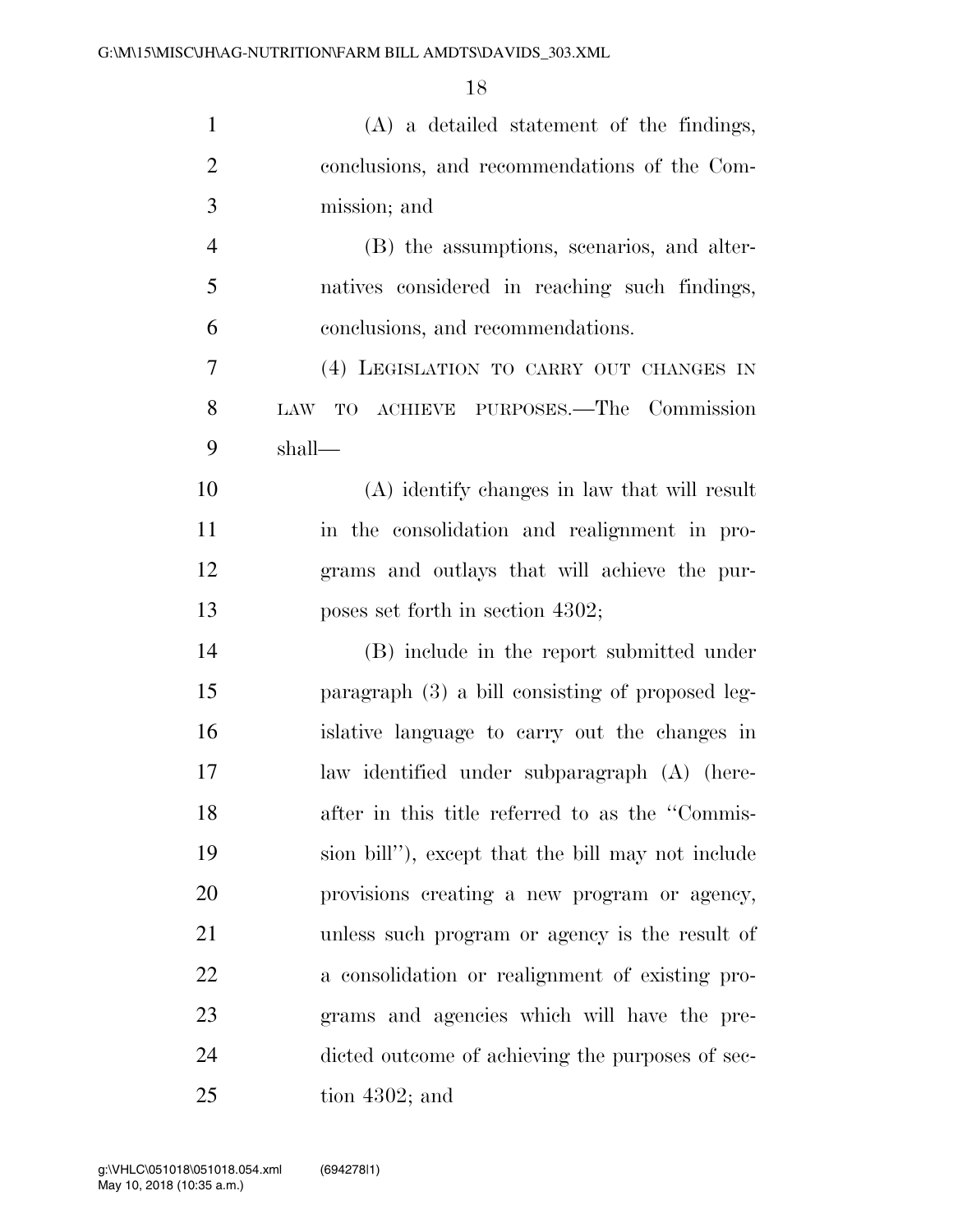| $\mathbf{1}$   | (C) include in such report an estimate of          |
|----------------|----------------------------------------------------|
| $\overline{2}$ | the savings in outlays that will be achieved by    |
| 3              | the enactment of the Commission bill, as devel-    |
| $\overline{4}$ | oped in conjunction with the Director of the       |
| 5              | Congressional Budget Office and the Director       |
| 6              | of the Office of Management and Budget.            |
| 7              | INFORMATION TO MEMBERS<br>(5)<br>OF<br>CON-        |
| 8              | GRESS.—After submission of the Commission bill     |
| 9              | under paragraph (4), the Commission shall promptly |
| 10             | provide, upon request, to any Member of Congress   |
| 11             | information used by the Commission in making its   |
| 12             | recommendations.                                   |
| 13             | $(c)$ MEMBERSHIP.—                                 |
| 14             | (1) IN GENERAL.—The Commission shall be            |
| 15             | composed of 8 members, appointed as follows:       |
| 16             | (A) The majority leader of the Senate shall        |
| 17             | appoint 2 members.                                 |
| 18             | (B) The minority leader of the Senate shall        |
| 19             | appoint 2 members.                                 |
| 20             | (C) The Speaker of the House of Rep-               |
| 21             | resentatives shall appoint 2 members.              |
| 22             | (D) The minority leader of the House of            |
| 23             | Representatives shall appoint 2 members.           |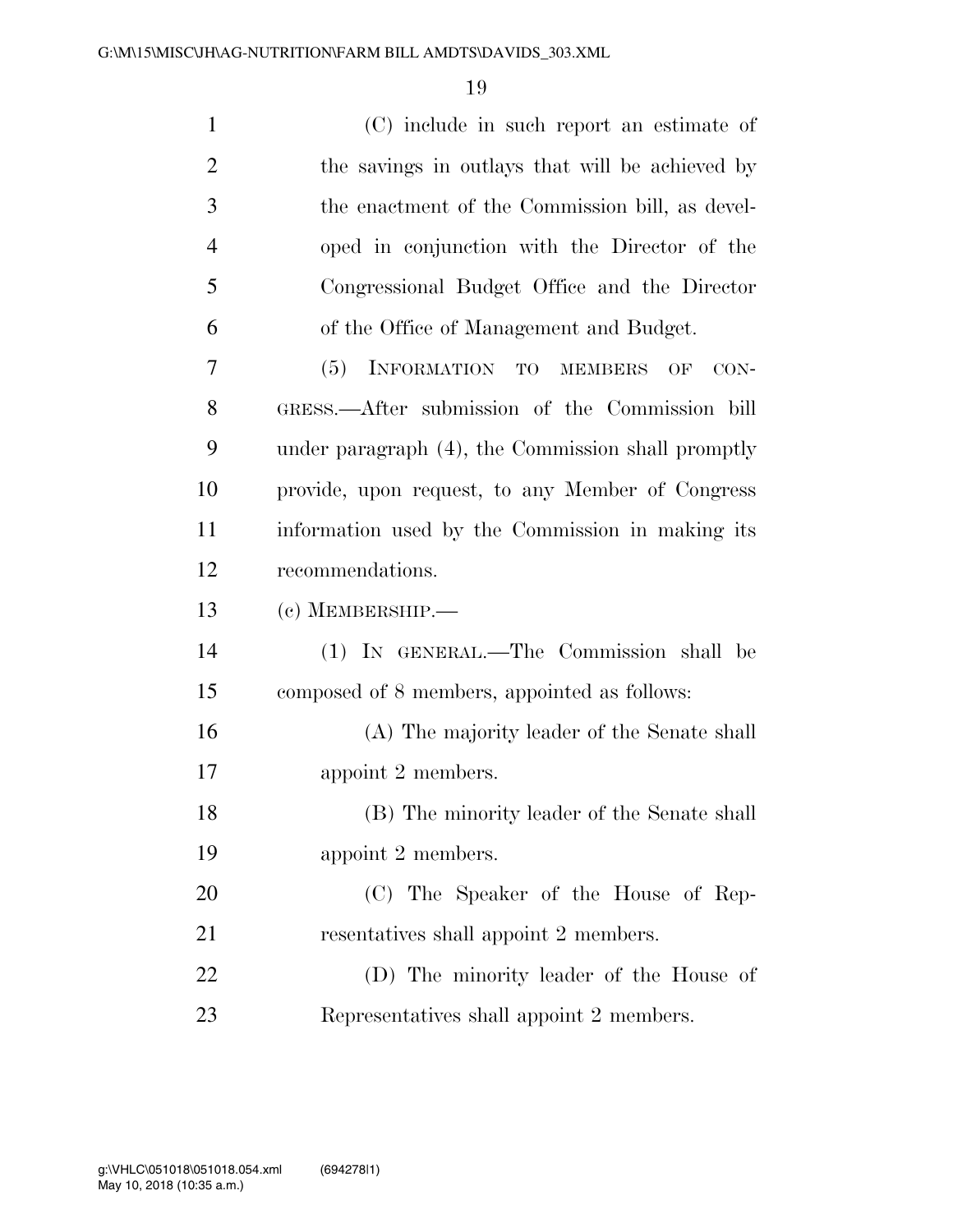| $\mathbf{1}$   | (2) DISQUALIFICATIONS.—An individual may             |
|----------------|------------------------------------------------------|
| $\overline{2}$ | not be appointed as a member of the Commission if    |
| 3              | the individual—                                      |
| $\overline{4}$ | $(A)$ was an officer or employee of any es-          |
| 5              | tablishment in the Federal Government at any         |
| 6              | time during the 5-year period ending on the          |
| 7              | date of the appointment; or                          |
| 8              | (B) was registered as a lobbyist under the           |
| 9              | Lobbying Disclosure Act of 1995 (2 U.S.C.            |
| 10             | 1601 et seq.) at any time during the 5-year pe-      |
| 11             | riod ending on the date of the appointment.          |
| 12             | (3) CHAIRPERSON.—The members of the Com-             |
| 13             | mission shall select a Chairperson from among the    |
| 14             | members of the Commission.                           |
| 15             | (4) DATE.—Not later than 1 month after the           |
| 16             | date of enactment of this title, all members of the  |
| 17             | Commission shall be appointed.                       |
| 18             | (5) PERIOD OF DESIGNATION.—Members shall             |
| 19             | be appointed for the life of the Commission. Any va- |
| 20             | cancy in the Commission shall not affect its powers, |
| 21             | but shall be filled not later than 14 days after the |
| 22             | date on which the vacancy occurs in the same man-    |
| 23             | ner as the original appointment.                     |
| 24             | $(6)$ COMPENSATION.—                                 |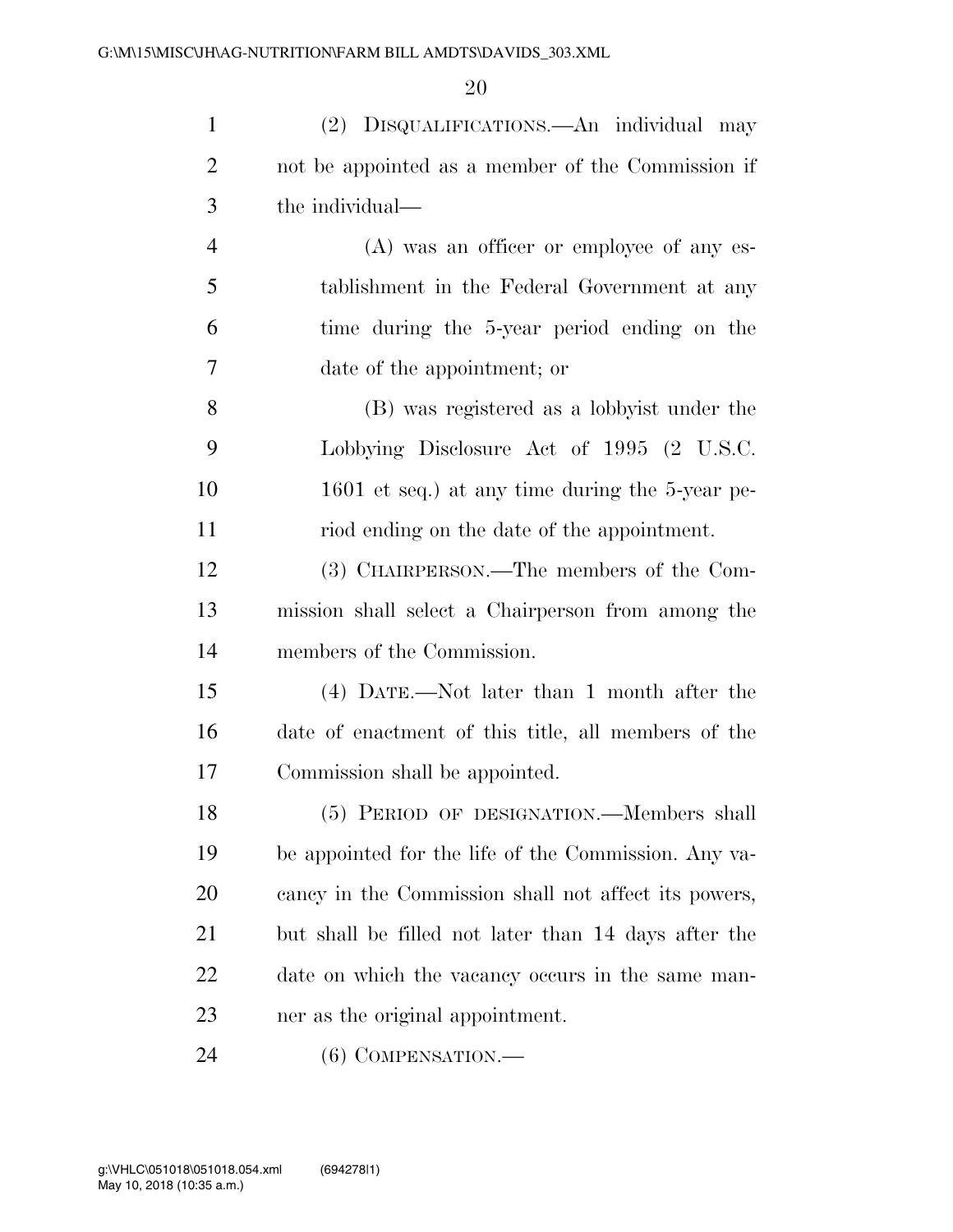| $\mathbf{1}$   | (A) IN GENERAL.—Each member of the                       |
|----------------|----------------------------------------------------------|
| $\overline{2}$ | Commission shall be compensated at a rate                |
| 3              | equal to the daily equivalent of the annual rate         |
| $\overline{4}$ | of basic pay prescribed for a position at level $\Gamma$ |
| 5              | of the Executive Schedule under section 5314             |
| 6              | of title 5, United States Code, for each day (in-        |
| 7              | cluding travel time) during which such member            |
| 8              | is engaged in the performance of the duties of           |
| 9              | the Commission.                                          |
| 10             | (B) TRAVEL EXPENSES.—Members may be                      |
| 11             | allowed travel expenses, including per diem in           |
| 12             | lieu of subsistence, in accordance with sections         |
| 13             | 5702 and 5703 of title 5, United States Code,            |
| 14             | while away from their homes or regular places            |
| 15             | of business in performance of services for the           |
| 16             | Commission.                                              |
| 17             | (d) POWERS OF THE COMMISSION.—                           |
| 18             | (1) HEARINGS.—The Commission may, for the                |
| 19             | purpose of carrying out this title—                      |
| 20             | (A) hold such hearings, sit and act at such              |
| 21             | times and places, take such testimony, receive           |
| 22             | such evidence, and administer such oaths as the          |
| 23             | Commission considers advisable to carry out its          |
| 24             | duties; and                                              |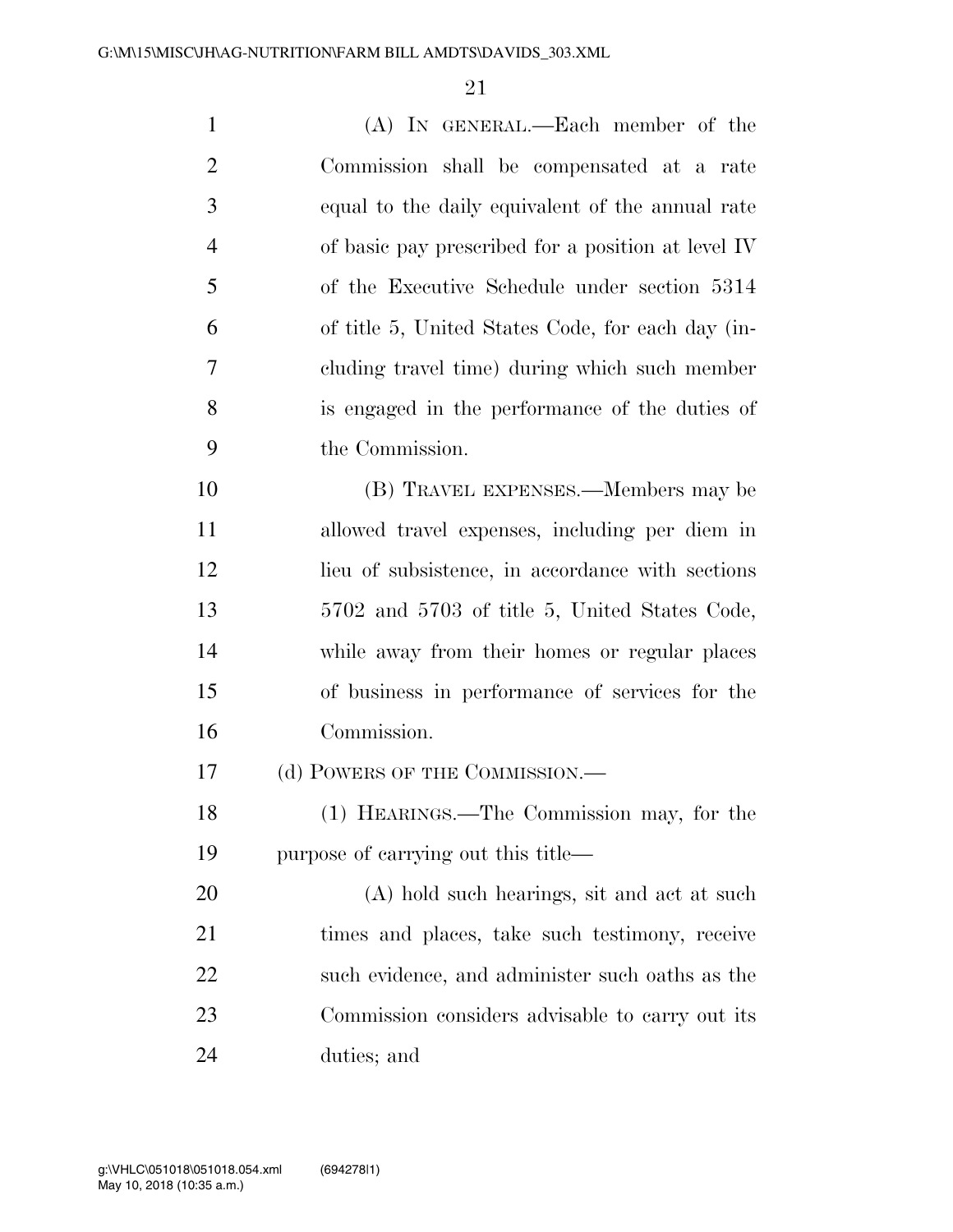(B) require, by subpoena or otherwise, the attendance and testimony of such witnesses and the production of such books, records, cor- respondence, memoranda, papers, documents, tapes, and materials as the Commission con- siders advisable to carry out its duties. (2) INFORMATION FROM FEDERAL AGENCIES.—

 The Commission may request directly, or require, by subpoena or otherwise, from any Federal agency such information as the Commission considers nec- essary to carry out its duties. Upon a request of the Chairperson of the Commission, the head of a Fed- eral agency shall furnish such information to the Commission.

 (3) ISSUANCE AND ENFORCEMENT OF SUB-POENAS.—

 (A) ISSUANCE.—Subpoenas issued under paragraph (1) or (2) shall bear the signature of the Chairperson of the Commission and shall be served by any person or class of persons des-ignated by the Chairperson for that purpose.

22 (B) ENFORCEMENT.—In the case of contu- macy or failure to obey a subpoena issued under paragraph (1) or (2), the United States district court for the judicial district in which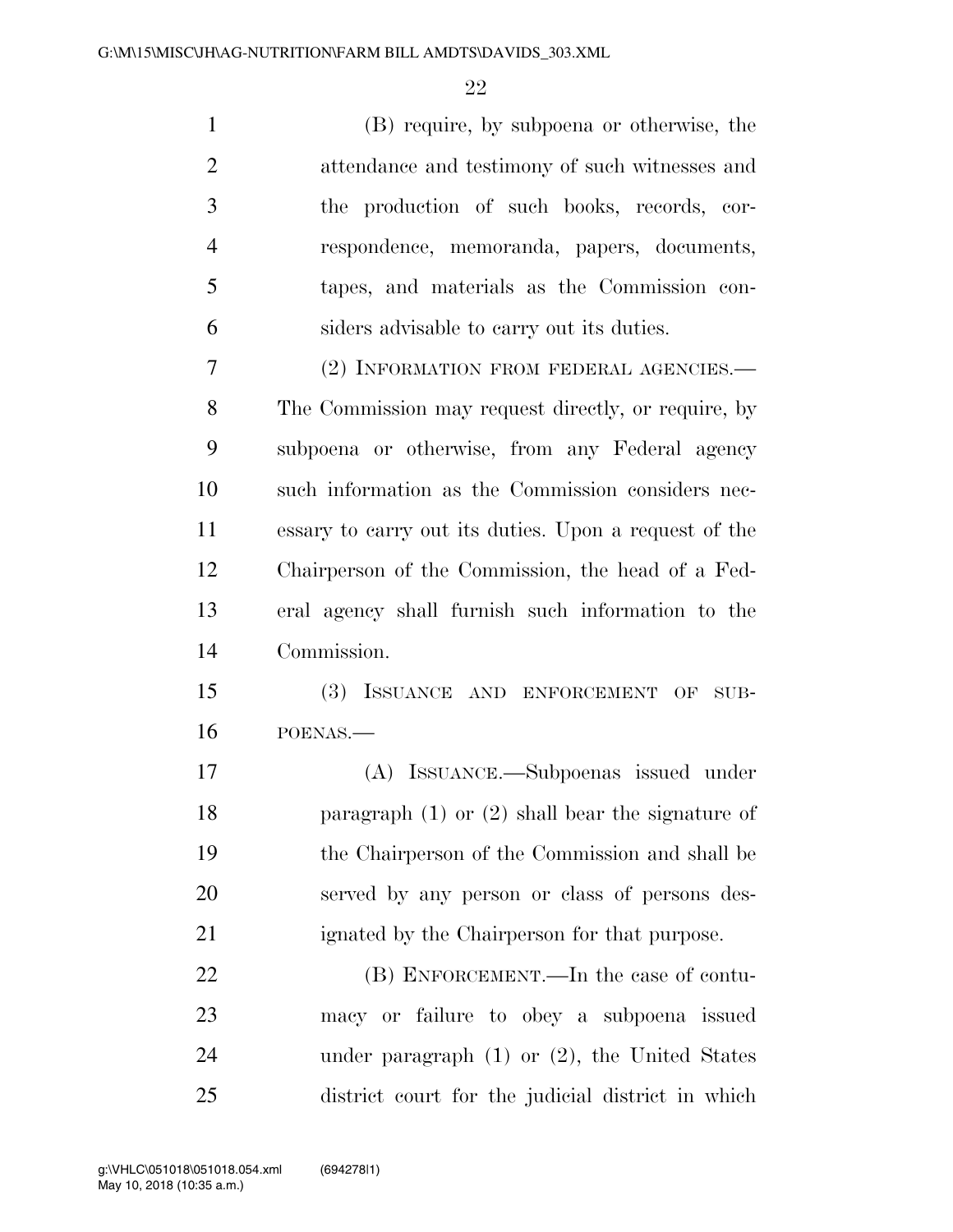the subpoenaed person resides, is served, or may be found may issue an order requiring such person to appear at any designated place to testify or to produce documentary or other evidence. Any failure to obey the order of the court may be punished by the court as a con-tempt of that court.

 (4) WITNESS ALLOWANCES AND FEES.—Section 1821 of title 28, United States Code, shall apply to witnesses requested or subpoenaed to appear at any hearing of the Commission. The per diem and mile- age allowances for witnesses shall be paid from funds available to pay the expenses of the Commis-sion.

 (5) INFORMATION FROM THE CONGRESSIONAL BUDGET OFFICE AND OFFICE OF MANAGEMENT AND BUDGET.—The Commission may secure directly from the Congressional Budget Office and Office of Management and Budget such information, includ- ing estimates and analysis, as the Commission con- siders advisable to carry out its duties. Upon request of the Chairperson of the Commission, the Director of the Congressional Budget Office or Office of Management and Budget shall furnish such informa-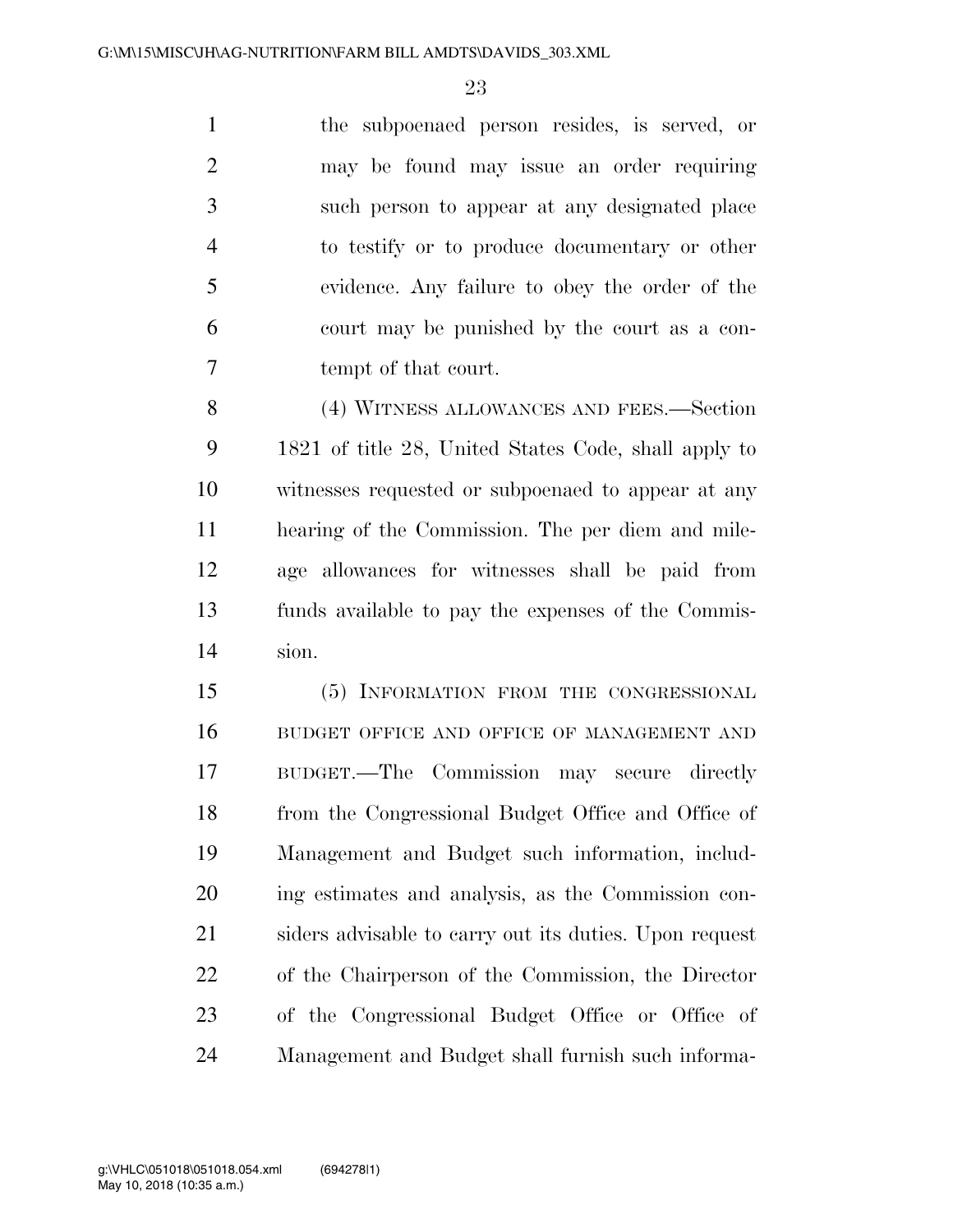tion, including estimates and analysis, to the Com-mission.

 (6) INFORMATION FROM THE LIBRARY OF CON- GRESS.—Upon the request of the Commission, the Librarian of Congress shall provide to the Commis- sion, on a reimbursable basis, administrative support services, research services, and research staff nec- essary for the Commission to carry out its respon-sibilities under this title.

10 (e) STAFF OF THE COMMISSION.—

 (1) APPOINTMENT AND COMPENSATION OF STAFF.—The Chairperson may appoint and fix the compensation of a staff director and such other em- ployees as may be necessary to enable the Commis- sion to carry out its functions, without regard to the provisions of title 5, United States Code, governing appointments in the competitive service, but at rates not to exceed the annual rate of basic pay prescribed for a position at level V of the Executive Schedule under section 5316 of title 5 of the United States Code.

22 (2) AGENCY ASSISTANCE.—Upon the request of the Chairperson, the head of any agency may detail an employee of the agency to the Commission with-out reimbursement, and such detail shall be without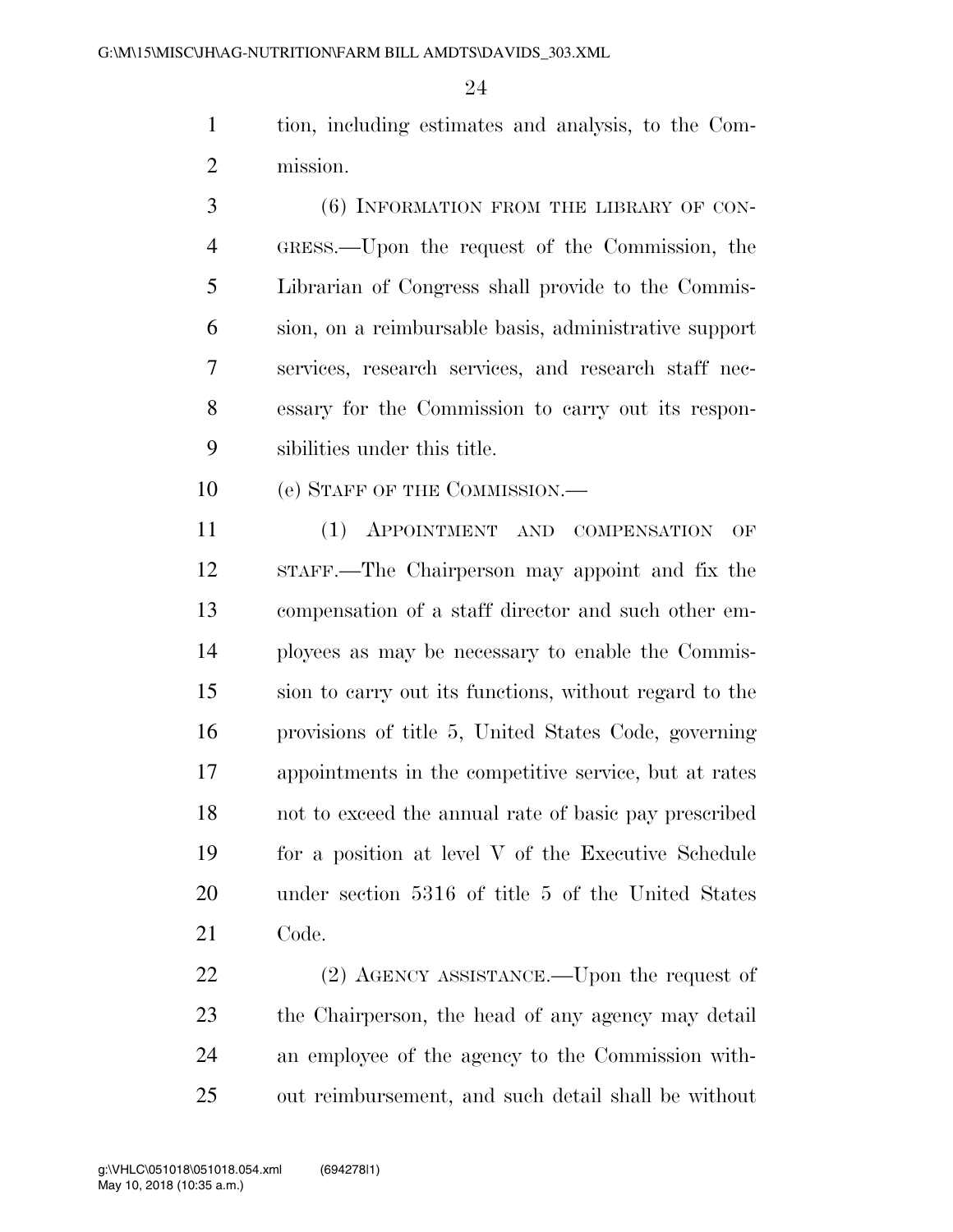interruption or loss of civil service status or privi-lege.

 (f) CONSULTANT, TEMPORARY, AND INTERMITTENT SERVICES.—The Chairperson of the Commission is au- thorized to procure the services of experts and consultants and temporary and intermittent services in accordance with section 3109 of title 5, United States Code, but at rates not to exceed the daily rate paid a person occupying a position at level V of the Executive Schedule under sec- tion 5316 of title 5, United States Code, for each day dur- ing which such consultant or expert is engaged in the per-formance of the duties of the Commission.

 (g) CONSIDERATION OF SUGGESTIONS FROM THE PUBLIC THROUGH WEB SITE.—In carrying out its duties under this title, the Commission shall—

 (1) establish a Web site for the purpose of al- lowing any member of the public to submit sugges-18 tions to the Commission for its consideration; and

 (2) consider each such suggestion submitted 20 through the Web site.

 (h) FEDERAL ADVISORY COMMITTEE ACT.—The Federal Advisory Committee Act (5 U.S.C. App.) shall not apply to the Commission.

 (i) TERMINATION.—The Commission shall terminate on the day after the earlier of—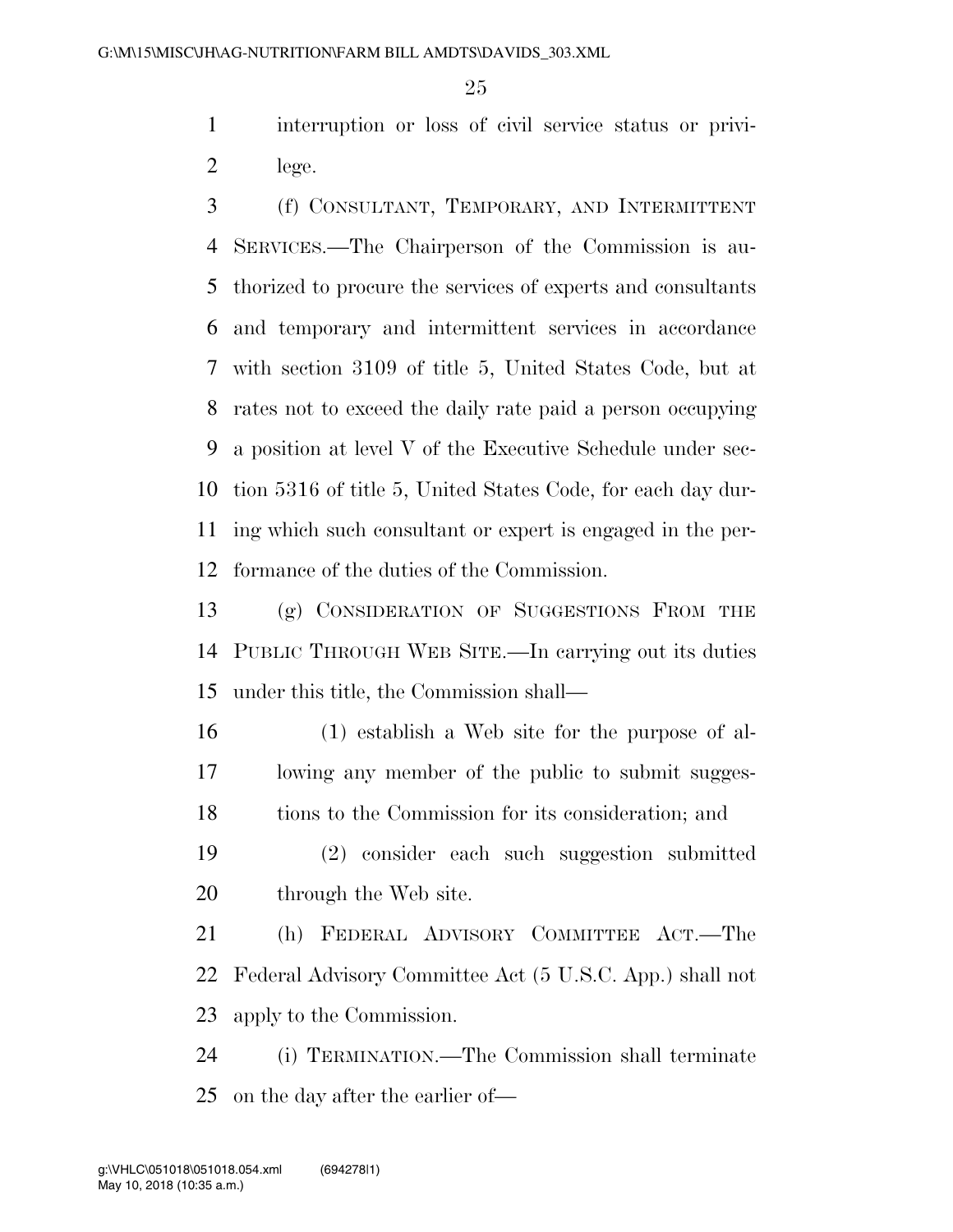(1) the date on which the Commission bill is en-acted into law; or

 (2) the last day of the Congress during which the Commission bill is introduced in the Senate or 5 the House under section  $5(a)$ .

#### **SEC. 4305. EXPEDITED PROCEDURES.**

 (a) INTRODUCTION OF COMMISSION BILL.—The Commission bill—

 (1) shall be introduced in the Senate (by re- quest), with any technical changes necessary to carry out the intent of the bill, by the majority lead- er of the Senate or by a Member of the Senate des- ignated by the majority leader of the Senate not later than 5 legislative days after the date on which the bill is submitted to Congress under section  $4304(b)(4)$ ; and

 (2) shall be introduced in the House of Rep- resentatives (by request), with any technical changes necessary to carry out the intent of the bill, by the Speaker of the House of Representatives or by a Member of the House of Representatives designated by the Speaker of the House of Representatives not later than 5 legislative days after the date on which the bill is submitted to Congress under section  $4304(b)(4)$ .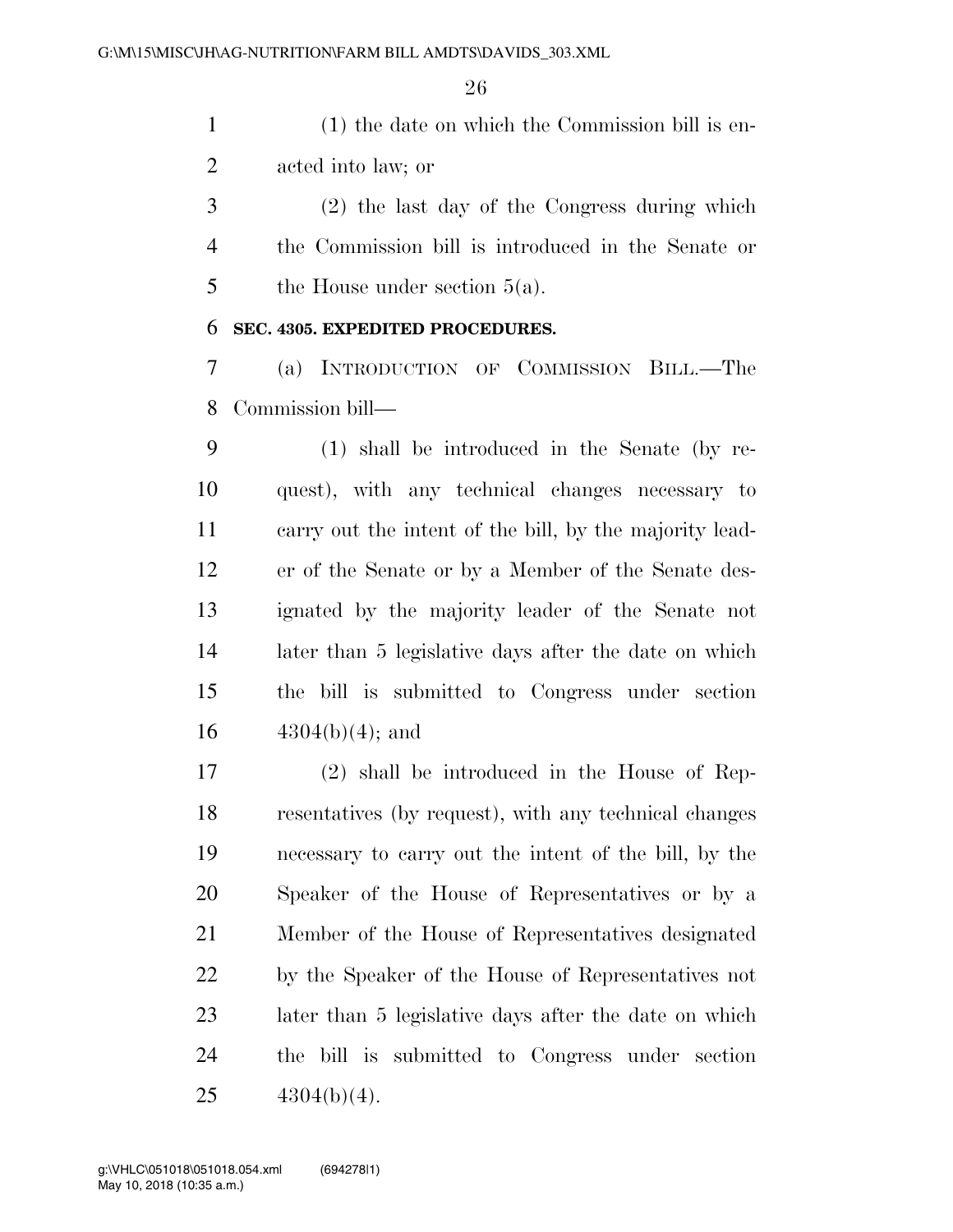(b) EXPEDITED CONSIDERATION IN HOUSE OF REP-RESENTATIVES.—

| 3              | (1) PLACEMENT ON CALENDAR.—Upon intro-              |
|----------------|-----------------------------------------------------|
| $\overline{4}$ | duction in the House of Representatives, the Com-   |
| 5              | mission bill shall be placed immediately on the ap- |
| 6              | propriate calendar.                                 |
| 7              | (2) PROCEEDING TO CONSIDERATION.—                   |
| 8              | (A) IN GENERAL.—It shall be in order, not           |
| 9              | later than 30 legislative days after the date the   |
| 10             | Commission bill is introduced in the House of       |
| 11             | Representatives, to move to proceed to consider     |
| 12             | the Commission bill in the House of Represent-      |
| 13             | atives.                                             |
| 14             | (B) PROCEDURE.—For a motion to pro-                 |
| 15             | ceed to consider the Commission bill—               |
| 16             | (i) all points of order against the mo-             |
| 17             | tion are waived;                                    |
| 18             | such a motion shall not be in<br>(ii)               |
| 19             | order after the House of Representatives            |
| 20             | has disposed of a motion to proceed on the          |
| 21             | Commission bill;                                    |
| 22             | (iii) the previous question shall be                |
| 23             | considered as ordered on the motion to its          |
| 24             | adoption without intervening motion;                |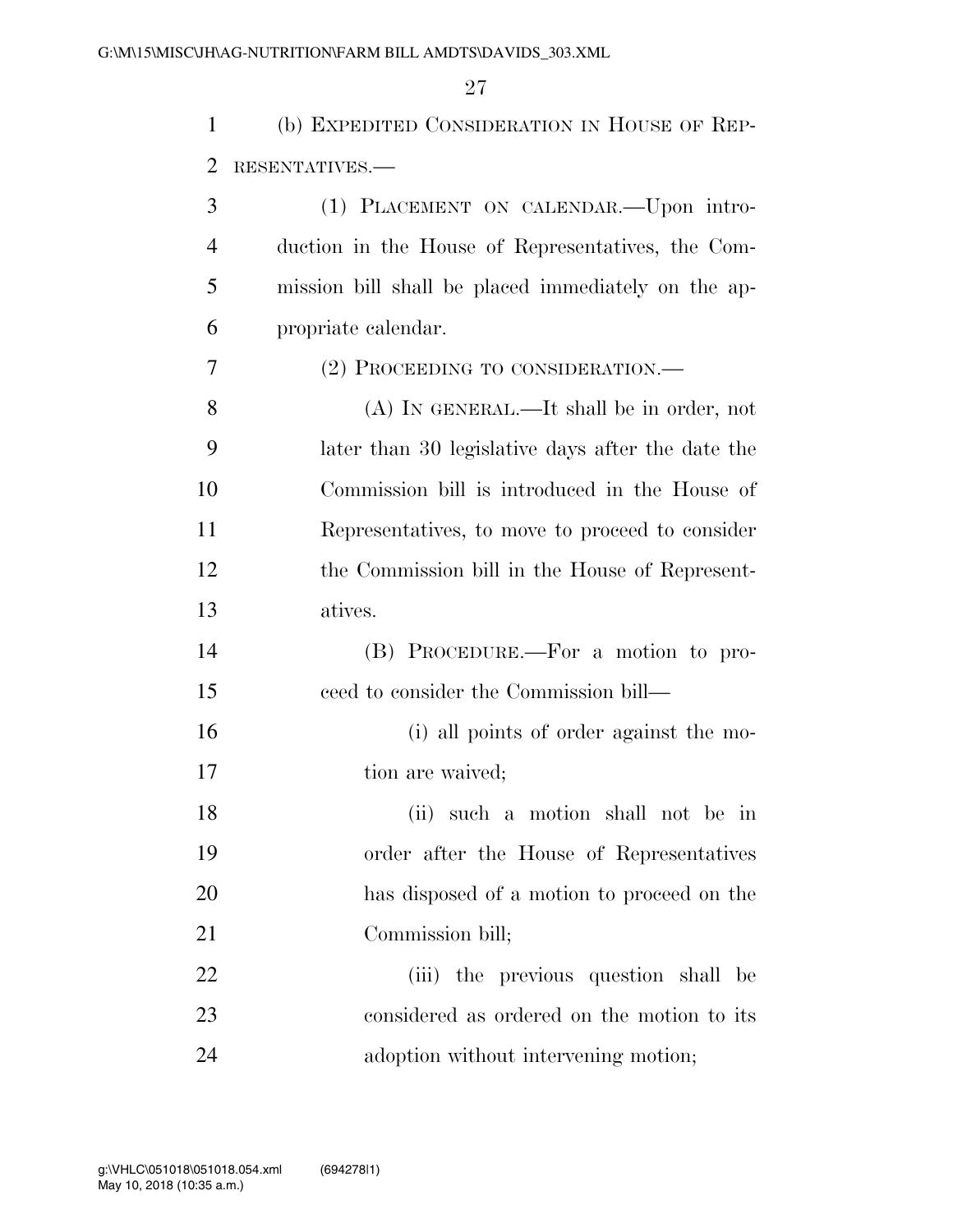| $\mathbf{1}$   | (iv) the motion shall not be debatable;              |
|----------------|------------------------------------------------------|
| $\overline{2}$ | and                                                  |
| 3              | (v) a motion to reconsider the vote by               |
| $\overline{4}$ | which the motion is disposed of shall not            |
| 5              | be in order.                                         |
| 6              | (3) CONSIDERATION.—When the House of Rep-            |
| $\overline{7}$ | resentatives proceeds to consideration of the Com-   |
| 8              | mission bill—                                        |
| 9              | (A) the Commission bill shall be considered          |
| 10             | as read;                                             |
| 11             | (B) all points of order against the Com-             |
| 12             | mission bill and against its consideration are       |
| 13             | waived;                                              |
| 14             | (C) the previous question shall be consid-           |
| 15             | ered as ordered on the Commission bill to its        |
| 16             | passage without intervening motion except 10         |
| 17             | hours of debate equally divided and controlled       |
| 18             | by the proponent and an opponent;                    |
| 19             | (D) an amendment to the Commission bill              |
| <b>20</b>      | shall not be in order; and                           |
| 21             | (E) a motion to reconsider the vote on pas-          |
| 22             | sage of the Commission bill shall not be in          |
| 23             | order.                                               |
| 24             | (4) VOTE ON PASSAGE.—In the House of Rep-            |
| 25             | resentatives, the Commission bill shall be agreed to |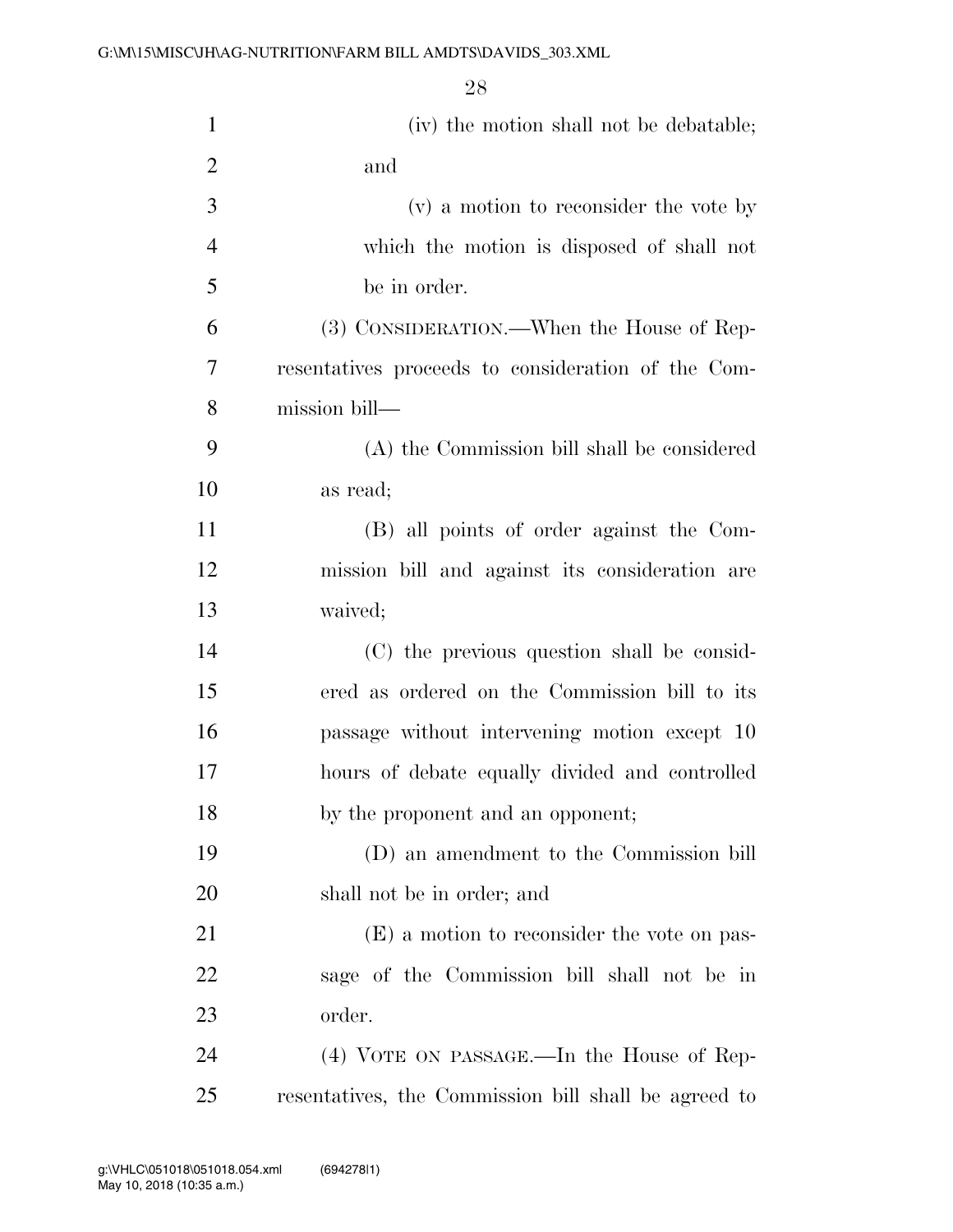| $\mathbf{1}$   | upon a vote of a majority of the Members present    |
|----------------|-----------------------------------------------------|
| $\overline{2}$ | and voting, a quorum being present.                 |
| 3              | (c) EXPEDITED CONSIDERATION IN SENATE.—             |
| $\overline{4}$ | (1) PLACEMENT ON CALENDAR. - Upon intro-            |
| 5              | duction in the Senate, the Commission bill shall be |
| 6              | placed immediately on the calendar.                 |
| 7              | (2) PROCEEDING TO CONSIDERATION.-                   |
| 8              | (A) IN GENERAL.—Notwithstanding rule                |
| 9              | XXII of the Standing Rules of the Senate, it is     |
| 10             | in order, not later than 30 legislative days after  |
| 11             | the date the Commission bill is introduced in       |
| 12             | the Senate (even though a previous motion to        |
| 13             | the same effect has been disagreed to) to move      |
| 14             | to proceed to the consideration of the Commis-      |
| 15             | sion bill.                                          |
| 16             | (B) PROCEDURE.—For a motion to pro-                 |
| 17             | ceed to the consideration of the Commission         |
| 18             | bill-                                               |
| 19             | (i) all points of order against the mo-             |
| 20             | tion are waived;                                    |
| 21             | (ii) the motion is not debatable;                   |
| 22             | (iii) the motion is not subject to a mo-            |
| 23             | tion to postpone;                                   |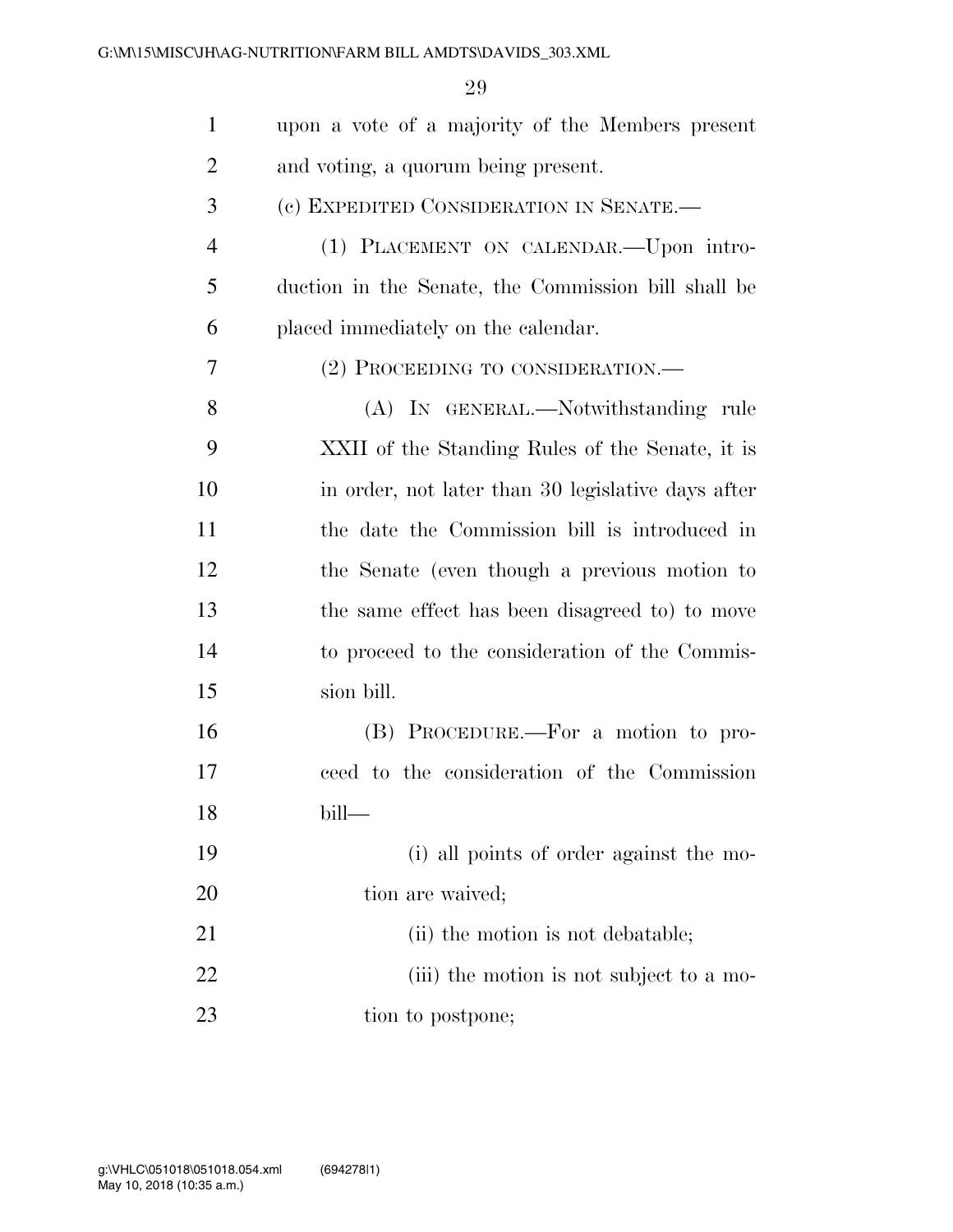| $\mathbf{1}$   | (iv) a motion to reconsider the vote by      |
|----------------|----------------------------------------------|
| $\overline{2}$ | which the motion is agreed to or disagreed   |
| 3              | to shall not be in order; and                |
| $\overline{4}$ | $(v)$ if the motion is agreed to, the        |
| 5              | Commission bill shall remain the unfin-      |
| 6              | ished business until disposed of.            |
| 7              | (3) FLOOR CONSIDERATION.—                    |
| 8              | (A) IN GENERAL.—If the Senate proceeds       |
| 9              | to consideration of the Commission bill—     |
| 10             | (i) all points of order against the          |
| 11             | Commission bill (and against consideration   |
| 12             | of the Commission bill) are waived;          |
| 13             | (ii) consideration of the Commission         |
| 14             | bill, and all debatable motions and appeals  |
| 15             | in connection therewith, shall be limited to |
| 16             | not more than 30 hours, which shall be di-   |
| 17             | vided equally between the majority and mi-   |
| 18             | nority leaders or their designees;           |
| 19             | (iii) a motion further to limit debate       |
| 20             | is in order and not debatable;               |
| 21             | (iv) an amendment to, a motion to            |
| 22             | postpone, or a motion to commit the Com-     |
| 23             | mission bill is not in order; and            |
| 24             | (v) a motion to proceed to the consid-       |
| 25             | eration of other business is not in order.   |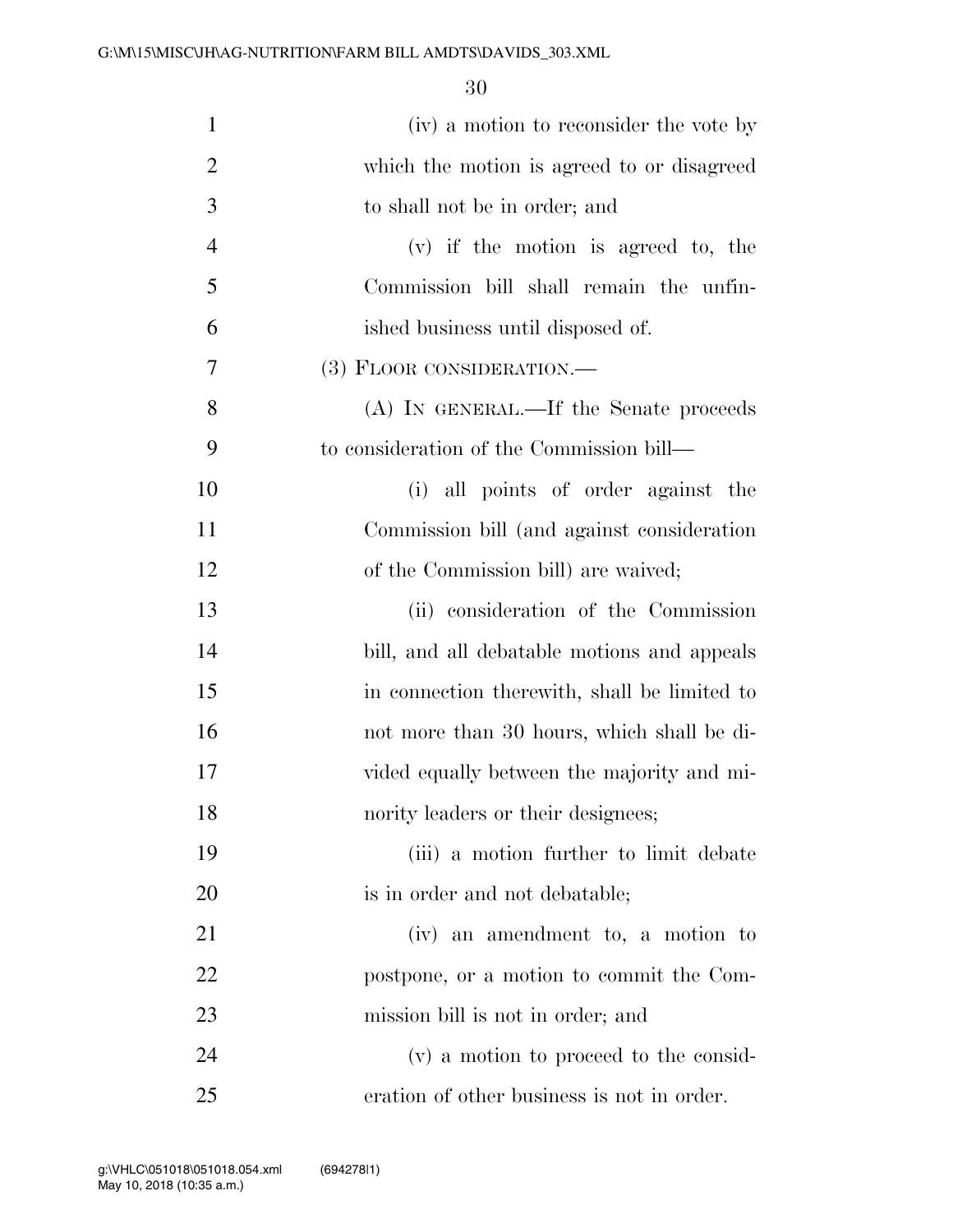| $\mathbf{1}$   | (B) VOTE ON PASSAGE.—In the Senate—                |
|----------------|----------------------------------------------------|
| $\overline{2}$ | (i) the vote on passage shall occur im-            |
| 3              | mediately following the conclusion of the          |
| $\overline{4}$ | consideration of the Commission bill, and a        |
| 5              | single quorum call at the conclusion of the        |
| 6              | debate if requested in accordance with the         |
| 7              | rules of the Senate; and                           |
| 8              | the Commission bill shall<br>(ii)<br>be            |
| 9              | agreed to upon a vote of a majority of the         |
| 10             | Members present and voting, a quorum               |
| 11             | being present.                                     |
| 12             | (C) RULINGS OF THE CHAIR ON PROCE-                 |
| 13             | DURE.—Appeals from the decisions of the Chair      |
| 14             | relating to the application of this subsection or  |
| 15             | the rules of the Senate, as the case may be, to    |
| 16             | the procedure relating to the Commission bill      |
| 17             | shall be decided without debate.                   |
| 18             | (d) RULES RELATING TO SENATE AND HOUSE OF          |
| 19             | REPRESENTATIVES.-                                  |
| 20             | COORDINATION WITH ACTION BY OTHER<br>(1)           |
| 21             | HOUSE.—If, before the passage by one House of the  |
| 22             | Commission bill of that House, that House receives |
| 23             | from the other House the Commission bill—          |
| 24             | (A) the Commission bill of the other House         |
| 25             | shall not be referred to a committee; and          |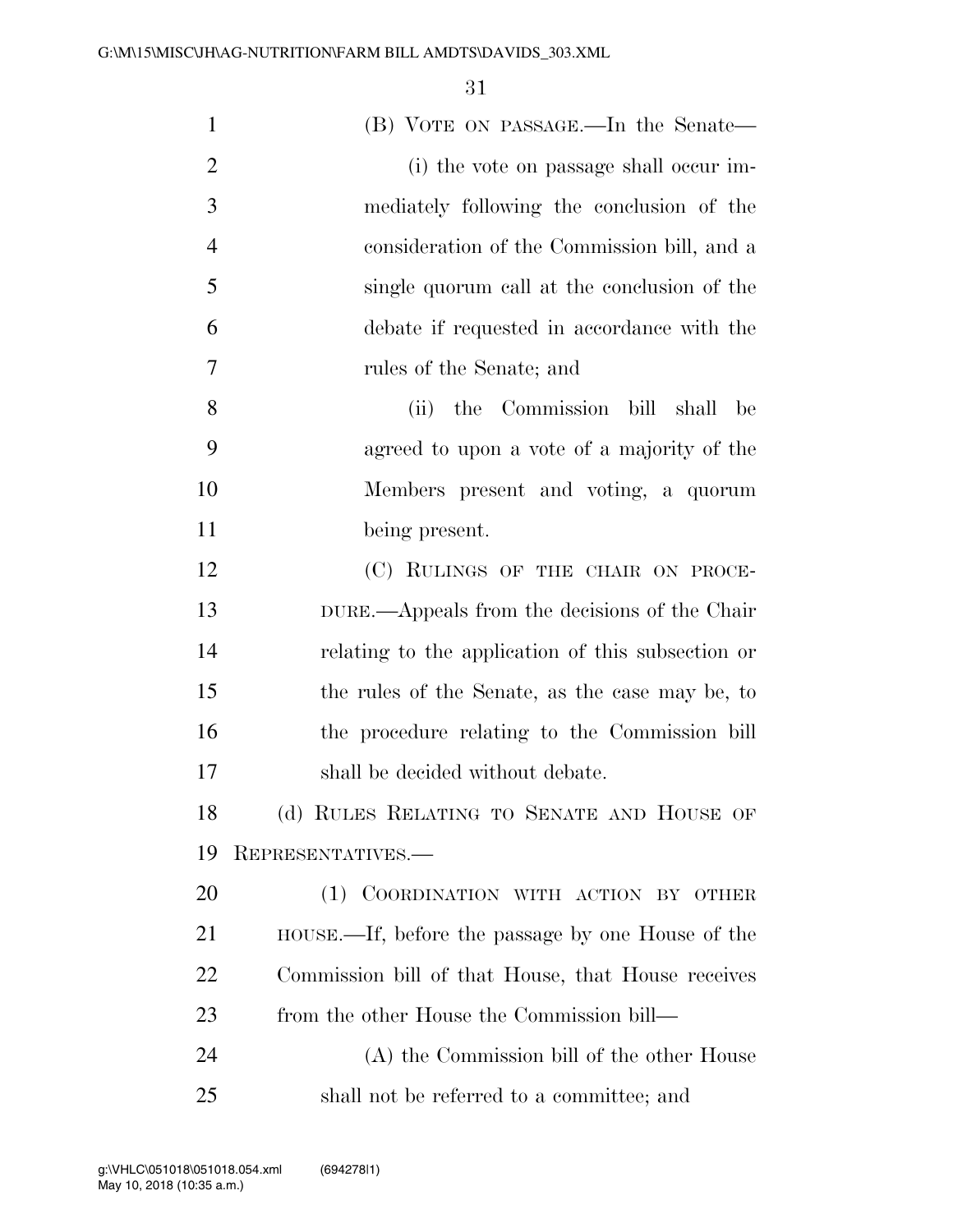| $\mathbf{1}$   | (B) with respect to the Commission bill of             |
|----------------|--------------------------------------------------------|
| $\overline{2}$ | the House receiving the resolution—                    |
| 3              | (i) the procedure in that House shall                  |
| $\overline{4}$ | be the same as if no Commission bill had               |
| 5              | been received from the other House; and                |
| 6              | (ii) the vote on passage shall be on                   |
| 7              | the Commission bill of the other House.                |
| 8              | (2)<br>TREATMENT<br>OF COMMISSION<br><b>BILL</b><br>OF |
| 9              | OTHER HOUSE.—If one House fails to introduce or        |
| 10             | consider the Commission bill under this section, the   |
| 11             | Commission bill of the other House shall be entitled   |
| 12             | to expedited floor procedures under this section.      |
| 13             | (3) TREATMENT OF COMPANION MEASURES.-                  |
| 14             | If, following passage of the Commission bill in the    |
| 15             | Senate, the Senate receives the companion measure      |
| 16             | from the House of Representatives, the companion       |
| 17             | measure shall not be debatable.                        |
| 18             | (4) VETOES.—If the President vetoes the Com-           |
| 19             | mission bill, consideration of a veto message in the   |
| <b>20</b>      | Senate under this section shall be not more than 10    |
| 21             | hours equally divided between the majority and mi-     |
| 22             | nority leaders or their designees.                     |
| 23             | (e) RULES OF HOUSE OF REPRESENTATIVES AND              |
| 24             | SENATE.—This section is enacted by Congress—           |